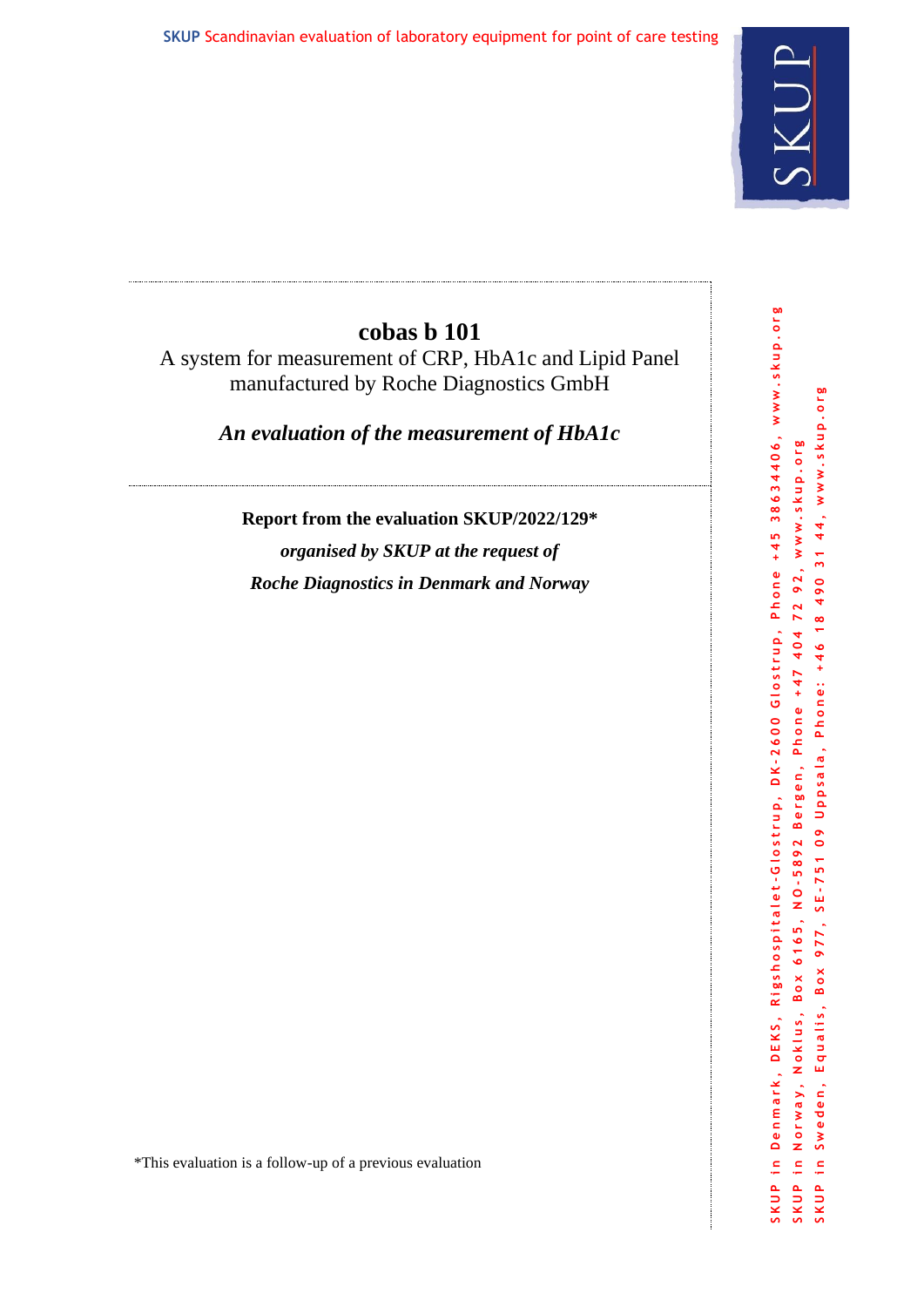## **SKUP secretariat**

Elisabet Eriksson Boija +46 18 490 31 44 elisabet.eriksson.boija@equalis.se

## **SKUP in Denmark**

Dår Kristian Kur Gitte M. Henriksen DEKS Rigshospitalet – Glostrup Valdemar Hansens vej 1-23 DK-2600 Glostrup +45 38 63 44 06 daar.kur@deks.dk gitte.henriksen@deks.dk

## **SKUP in Norway**

Christine Morken Hege Alvheim Joakim Hekland Mette Christophersen Tollånes Sverre Sandberg Noklus Boks 6165 NO-5892 Bergen +47 404 72 928 christine.morken@noklus.no hege.alvheim@noklus.no joakim.hekland@noklus.no mette.tollanes@noklus.no sverre.sandberg@noklus.no

## **SKUP in Sweden**

Elisabet Eriksson Boija Mathias Karlsson Gunnar Nordin Equalis AB P.O. Box 977 SE-751 09 Uppsala +46 18 490 31 44 elisabet.eriksson.boija@equalis.se mathias.karlsson@equalis.se [gunnar.nordin@equalis.se](mailto:gunnar.nordin@equalis.se)

#### **www.SKUP.org**

\_\_\_\_\_\_\_\_\_\_\_\_\_\_\_\_\_\_\_\_

*SKUP would like to acknowledge with thanks those who contributed to the practical work with this evaluation including Ingvild Garnes and Grete Teigland Olsnes in Øyrane primary health care centre, Eirin Gjermundnes, May Bente Espeland and Anita Kokai in Varden primary health care centre, Berit Storvik Brendehaug and Solveig Simmenes in department of Medical Biochemistry and Pharmacology at Haukeland University Hospital, and Anne Marit Fjeldstad at Haraldsplass Deaconess Hospital.*

Copyright © 2022 SKUP. The report was written by SKUP, December/January 2021/2022. The main author was Hege Alvheim, SKUP in Norway. In order to use the SKUP name in marketing, it has to be referred to www.skup.org and the report code in question; SKUP/2022/129. For this purpose, the company can use a logotype containing the report code, available for the requesting company together with the final report. A correct format of referral in scientific publications will be "SKUP. Report from the evaluation SKUP/2022/129<sup>\*</sup>. **cobas b** 101 (Roche Diagnostics GmbH), a system for measurement of HbA1c, www.skup.org (*accessed date*)." The organisation of SKUP is described in attachment 1.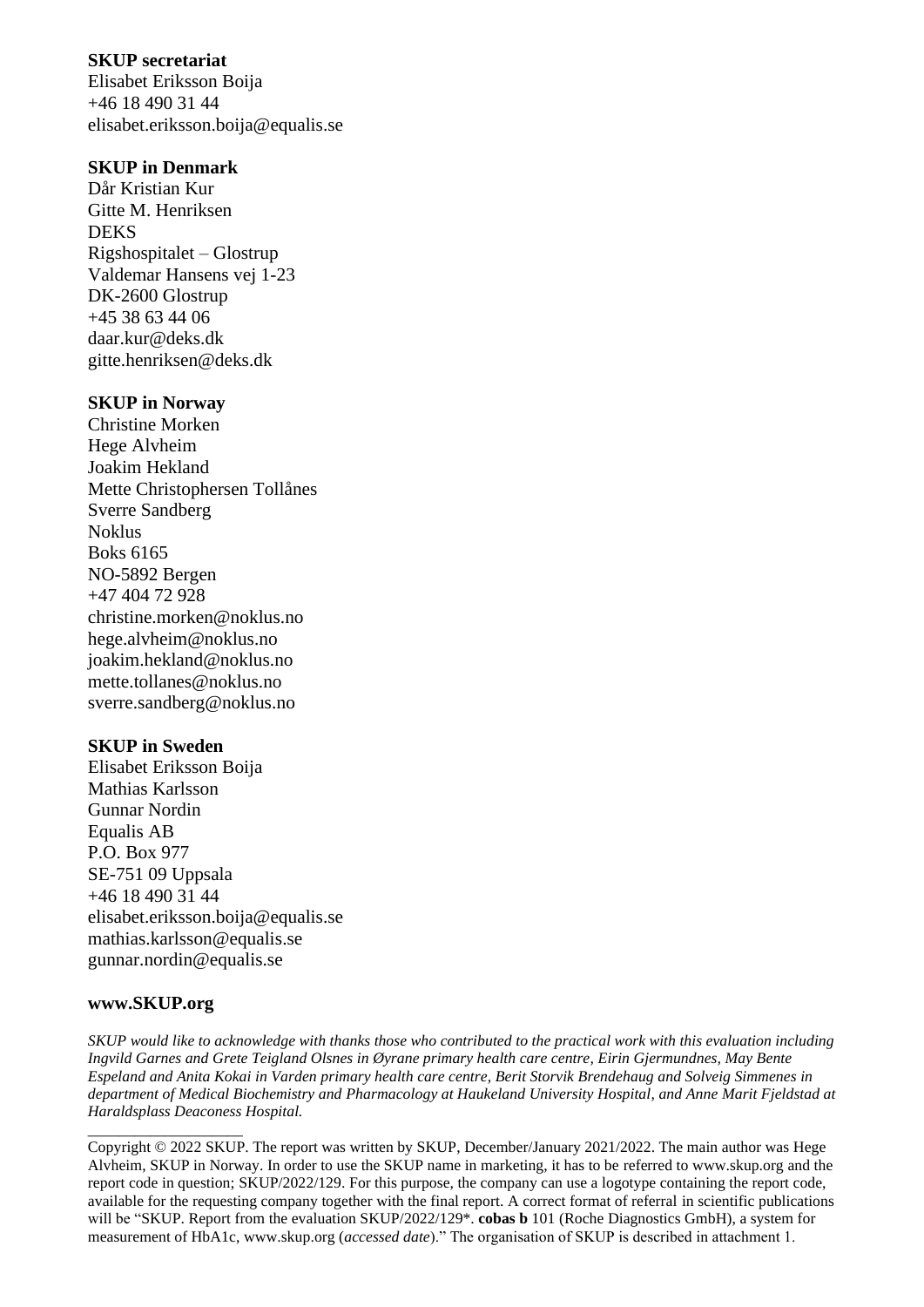| Table of contents                                                          |  |
|----------------------------------------------------------------------------|--|
|                                                                            |  |
|                                                                            |  |
|                                                                            |  |
|                                                                            |  |
|                                                                            |  |
|                                                                            |  |
|                                                                            |  |
|                                                                            |  |
|                                                                            |  |
|                                                                            |  |
|                                                                            |  |
|                                                                            |  |
|                                                                            |  |
|                                                                            |  |
|                                                                            |  |
|                                                                            |  |
|                                                                            |  |
|                                                                            |  |
|                                                                            |  |
|                                                                            |  |
| 6.3. ANALYTICAL QUALITY OF COBAS B 101 HBA1C ACHIEVED BY INTENDED USERS 19 |  |
|                                                                            |  |
|                                                                            |  |

## **ATTACHMENTS**

- 1. The organisation of SKUP
- 2. Facts about **cobas b** 101 HbA1c
- 3. Information about manufacturer, retailers and marketing
- 4. Product specifications for this evaluation, **cobas b** 101 HbA1c
- 5. Statistical expressions and calculations
- 6. Data, HbA1c results from the comparison method
- 7. Raw data, internal analytical quality control results, **cobas b** 101 HbA1c, intended users
- 8. Raw data, **cobas b** 101 HbA1c results, intended users

Attachments with raw data are included only in the copy to Roche Diagnostics Denmark and Roche Diagnostics Norway.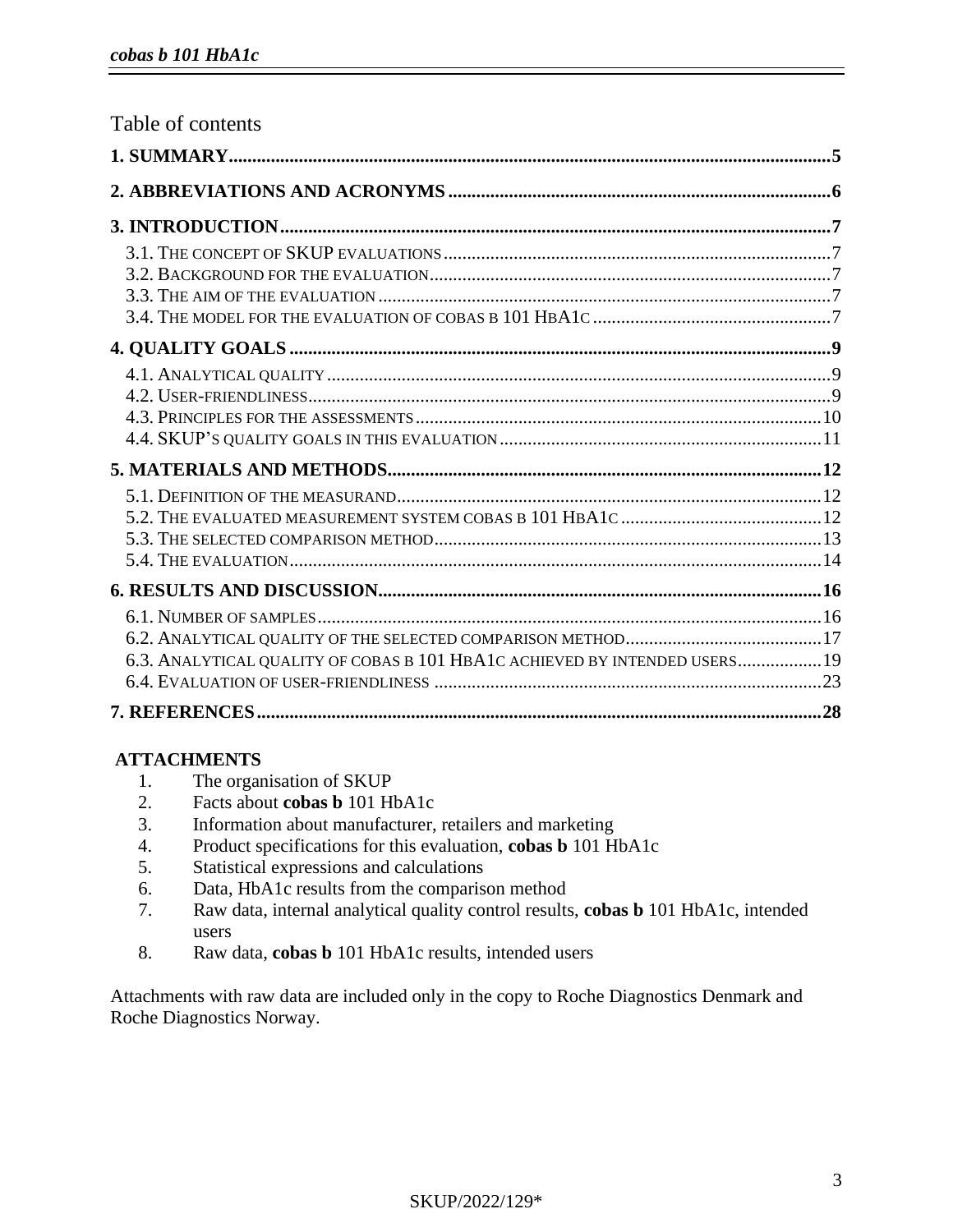# **1. Summary of an evaluation provided by SKUP | cobas b 101 for measurement of HbA1c** *Manufacturer* Roche Diagnostics GmbH *Supplier* Roche Diagnostics Norge AS in Norway\* Roche Diagnostics A/S in Denmark\*

*Launched in Scandinavia* April 2013

#### **Aim**

The aim of the evaluation was to assess the analytical quality and user-friendliness of **cobas b** 101 HbA1c, when used under real-life conditions by intended users in primary health care centres (PHCCs). Assessment under optimal and real-life conditions was performed under a former evaluation (SKUP/2020/117). The quality goal for repeatability was fulfilled under optimal conditions (CV 1,4-3,4%), while the quality goal for accuracy was not (83%).

| <b>Evaluated parameters</b> | <b>Quality goals</b>                                                                                                                                                                                                          | <b>Conclusions and results</b>                                                                                                                                                                                |  |  |
|-----------------------------|-------------------------------------------------------------------------------------------------------------------------------------------------------------------------------------------------------------------------------|---------------------------------------------------------------------------------------------------------------------------------------------------------------------------------------------------------------|--|--|
| <b>Repeatability</b>        | $CV \le 3.0\%$                                                                                                                                                                                                                | <b>Fulfilled under real-life conditions</b><br>$(CV 1, 4-2, 6\%)$                                                                                                                                             |  |  |
| <b>Accuracy</b>             | $\geq$ 95 % of the results should be within $\pm$ 3,0<br>mmol/mol from the results of the<br>comparison method at HbA1c concentration<br>$\leq$ 35,3 mmol/mol and within $\pm$ 8,5 % at<br>HbA1c concentration ≥35,3 mmol/mol | Not fulfilled under real-life conditions<br>(83%)                                                                                                                                                             |  |  |
| <b>User-friendliness</b>    | A total rating of "Satisfactory"                                                                                                                                                                                              | <b>Not fulfilled</b><br>(Fulfilled under real-life conditions in<br>SKUP/2020/117)                                                                                                                            |  |  |
| <b>Background</b>           |                                                                                                                                                                                                                               |                                                                                                                                                                                                               |  |  |
| Measurement system          | (HbA1c) and a Lipid Panel                                                                                                                                                                                                     | In vitro diagnostic device for measurement of C-reactive protein (CRP), Haemoglobin A1c                                                                                                                       |  |  |
| Intended users              | Health care professionals                                                                                                                                                                                                     |                                                                                                                                                                                                               |  |  |
| Sample material             | Capillary whole blood, or venous ethylenediaminetetraacetic acid (EDTA) or lithium-heparinised<br>venous whole blood. Capillary whole blood was evaluated.                                                                    |                                                                                                                                                                                                               |  |  |
| <b>Material and methods</b> |                                                                                                                                                                                                                               |                                                                                                                                                                                                               |  |  |
| Participants                | 106 patients in PHCC's                                                                                                                                                                                                        |                                                                                                                                                                                                               |  |  |
| Comparison method           | A high performance liquid chromatography (HPLC) method implemented on D-100 HbA1c<br>System (Bio-Rad Laboratories, Inc.)                                                                                                      |                                                                                                                                                                                                               |  |  |
| Analytical procedure        |                                                                                                                                                                                                                               | The PHCC's received a demonstration of cobas b 101 HbA1c by Roche Diagnostics Norway.                                                                                                                         |  |  |
|                             | were used.                                                                                                                                                                                                                    | Analysis of fresh capillary whole blood samples from each participant on <b>cobas b</b> 101 HbA1c. The<br>measurements were performed in duplicate, i.e. two separate finger sticks. Three lots of test discs |  |  |
|                             | duplicate on the comparison method.                                                                                                                                                                                           | Analysis of venous samples (K <sub>2</sub> -EDTA sample tubes) from the same individuals were measured in                                                                                                     |  |  |
| User-friendliness           | The evaluation was carried out from June to December 2021.<br>Assessed using a questionnaire with three given ratings; satisfactory, intermediate and<br>unsatisfactory                                                       |                                                                                                                                                                                                               |  |  |
| <b>Additional findings</b>  |                                                                                                                                                                                                                               |                                                                                                                                                                                                               |  |  |
| <b>Bias</b>                 | $\approx$ +2 mmol/mol between cobas b 101 HbA1c and the comparison method                                                                                                                                                     |                                                                                                                                                                                                               |  |  |
| Technical errors            | None                                                                                                                                                                                                                          |                                                                                                                                                                                                               |  |  |
|                             | Roche Diagnostics has accepted the report without further comments                                                                                                                                                            |                                                                                                                                                                                                               |  |  |
| * Requesting company        |                                                                                                                                                                                                                               |                                                                                                                                                                                                               |  |  |

*This summary is also published in Danish, Norwegian and Swedish at [www.skup.org.](http://www.skup.org/)*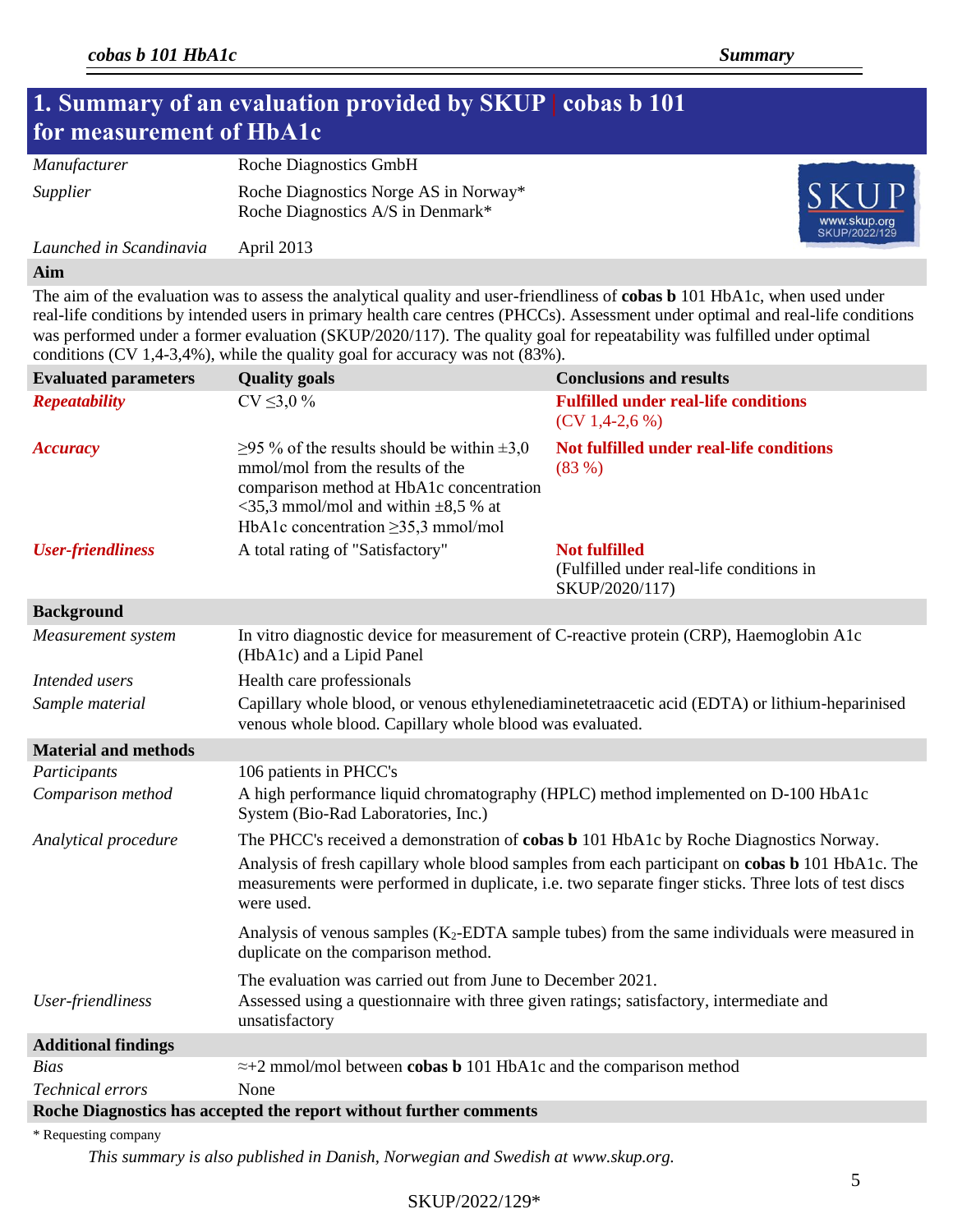# **2. Abbreviations and Acronyms**

| <b>BLS</b>    | <b>Biomedical Laboratory Scientist</b>                                                                       |
|---------------|--------------------------------------------------------------------------------------------------------------|
| C-NPU         | Committee on Nomenclature, Properties and Units                                                              |
| <b>CI</b>     | Confidence Interval                                                                                          |
| <b>CRP</b>    | C-reactive protein                                                                                           |
| <b>CV</b>     | <b>Coefficient of Variation</b>                                                                              |
| <b>DCCT</b>   | The Diabetes Control and Complications Trial                                                                 |
| <b>DEKS</b>   | Danish Institute of External Quality Assurance for Laboratories in the Health<br>Sector                      |
| <b>DSKB</b>   | The Danish Society of Clinical Chemistry                                                                     |
| <b>EDTA</b>   | Ethylenediaminetetraacetic acid                                                                              |
| <b>EQA</b>    | <b>External Quality Assessment</b>                                                                           |
| Equalis       | External quality assessment in laboratory medicine in Sweden                                                 |
| HbA1c         | Haemoglobin A1c                                                                                              |
| <b>HPLC</b>   | High performance liquid chromatography                                                                       |
| <b>IFCC</b>   | International Federation of Clinical Chemistry and Laboratory Medicine                                       |
| LC/MS         | Liquid Chromatography / Mass Spectrometry                                                                    |
| <b>MBF</b>    | Medical Biochemistry and Pharmacology                                                                        |
| <b>NGSP</b>   | National Glycohaemoglobin Standardization Program                                                            |
| <b>Noklus</b> | Norwegian Organization for Quality Improvement of Laboratory Examinations                                    |
| <b>PHCC</b>   | Primary health care centre                                                                                   |
| QC            | Quality control                                                                                              |
| <b>SD</b>     | Standard deviation                                                                                           |
| <b>SKUP</b>   | Scandinavian evaluation of laboratory equipment for point of care testing                                    |
| <b>SLS</b>    | Sodium lauryl sulphate                                                                                       |
| <b>VUK</b>    | Videnskabeligt Udvalg for Kvalitetssikring (The Danish Scientific Committee for<br><b>Quality Assurance)</b> |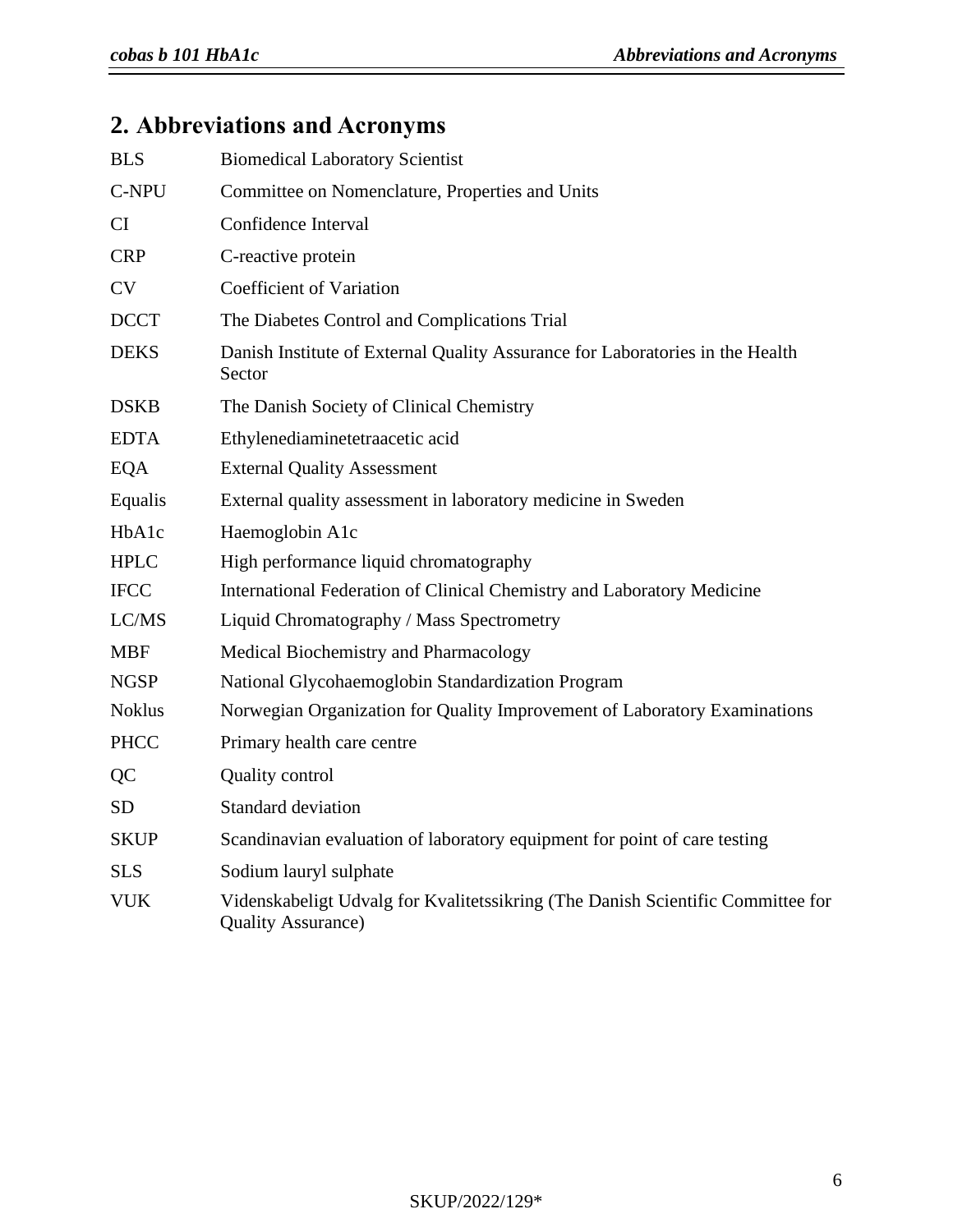# **3. Introduction**

The purpose of Scandinavian evaluation of laboratory equipment for point of care testing (SKUP) is to improve the quality of near patient testing in Scandinavia by providing objective information about analytical quality and user-friendliness of laboratory equipment. This information is generated by organising SKUP evaluations in point of care settings.

## **3.1. The concept of SKUP evaluations**

SKUP evaluations follow common guidelines and the results from various evaluations are comparable<sup>1</sup>. The evaluation set-up and details are described in an evaluation protocol and agreed upon in advance. The analytical results and user-friendliness are assessed according to pre-set quality goals. To fully demonstrate the quality of a product, the end-users should be involved in the evaluation. If possible, SKUP evaluations are carried out using three lot numbers of test discs from separate and time-spread productions. Some evaluation codes are followed by an asterisk (\*), indicating an evaluation with a more specific objective. The asterisk is explained on the front page of these protocols and reports.

## **3.2. Background for the evaluation**

The **cobas b** 101 system is an in vitro diagnostic device for the quantitative measurement of Creactive protein (CRP), Haemoglobin A1c (HbA1c) and a Lipid Panel. The product is intended for professional use. The sample material is fresh capillary whole blood or venous ethylenediaminetetraacetic acid (EDTA) whole blood. The system is produced by Roche Diagnostics GmbH and was launched into the Scandinavian market April 2013. The **cobas b** 101 HbA1c system was evaluated by SKUP in 2020 (SKUP/2020/117) and the current evaluation was a follow-up of that evaluation. The SKUP evaluation of **cobas b** 101 HbA1c was carried out in June to December 2021 at the request of Roche Diagnostics Denmark and Roche Diagnostics Norway.

Evaluation of **cobas b** 101 CRP and **cobas b** 101 Lipid Panel are described in the reports SKUP/2019/116 and SKUP/2020/118, respectively.

## **3.3. The aim of the evaluation**

The aim of the evaluation was to assess the analytical quality and user-friendliness of **cobas b** 101 HbA1c, when used under real-life conditions by intended users in primary health care.

## **3.4. The model for the evaluation of cobas b 101 HbA1c**

SKUP evaluations for quantitative methods are based upon the fundamental guidelines in a book concerning evaluations of laboratory equipment in primary health care [1]. This evaluation was carried out by intended users in two primary health care centres (PHCCs) (figure 1), and it documents the quality of the system under real-life conditions.

<sup>1</sup>SKUP evaluations are under continuous development. In some cases, it may be difficult to compare earlier protocols, results and reports with more recent ones.

SKUP/2022/129\*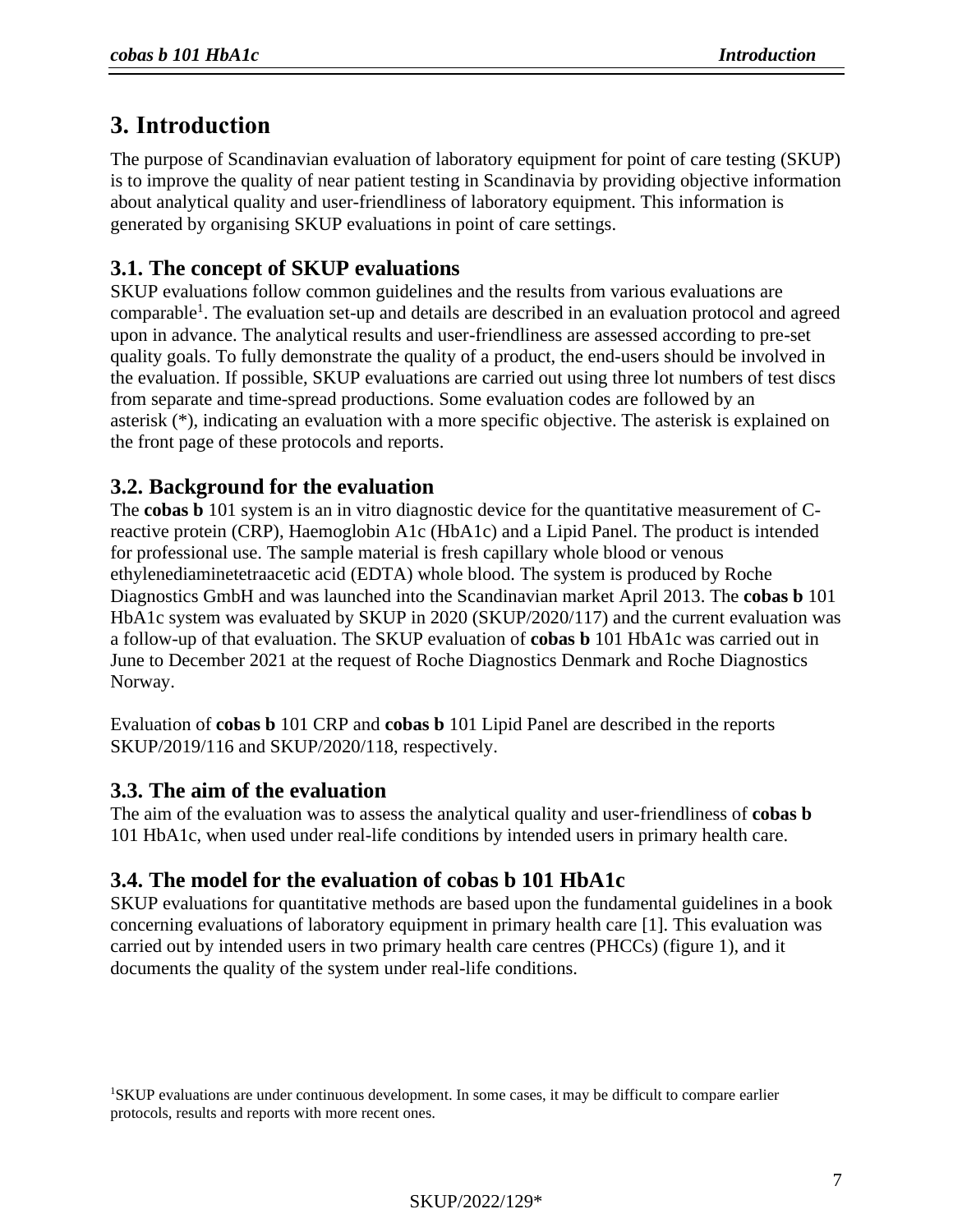The evaluation of **cobas b** 101 for measurement of HbA1c in fresh capillary whole blood samples include:

- Examination of the analytical quality (precision and accuracy) in the hands of intended users
- Evaluation of the user-friendliness of the **cobas b** 101 HbA1c and its manual



**Figure 1**. Flowchart illustrating the model for the evaluation of **cobas b** 101 HbA1c.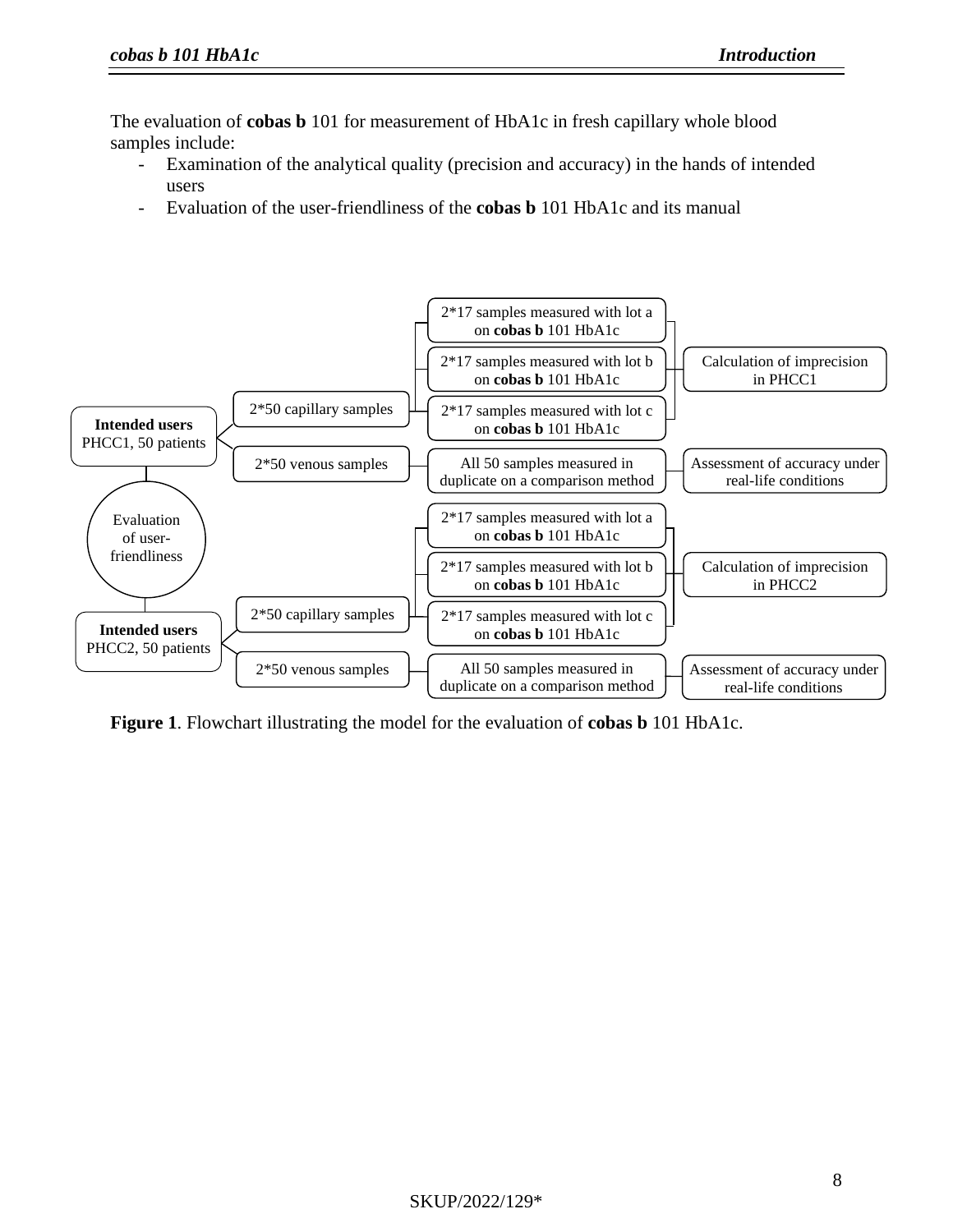# **4. Quality goals**

## **4.1. Analytical quality**

The quality goals in this evaluation are based on HbA1c results expressed in mmol/mol (IFCC units; International Federation of Clinical Chemistry and Laboratory Medicine). Quality goals specified for HbA1c results in mmol/mol must be recalculated to quality goals for results expressed in National Glycohaemoglobin Standardization Program (NGSP) units. Weycamp et al. [2] have explained why the analytical goals for HbA1c measurement in mmol/mol and Diabetes Control and Complications Trial (DCCT) % are different.

The Danish Society of Clinical Chemistry (DSKB) has a scientific committee for quality assurance Videnskabeligt Udvalg for Kvalitetssikring (VUK). In 2011, the committee specified the following quality goals for HbA1c mmol/mol when used for diagnosis and monitoring of diabetes in Denmark [3]:

Maximum allowable imprecision CV (coefficient of variation): 2,8 %

Maximum allowable bias at HbA1c level 48 mmol/mol:  $\pm 2.8$  %

Maximum allowable deviation at HbA1c level 48 mmol/mol:  $\pm$  7,3 % (requirement for deviation from true target).

The Norwegian Directorate of Health specified quality goals for diagnostic use of HbA1c [4]. The HbA1c method must be traceable to the IFCC reference method, and a deviation  $\leq \pm 7.4$  % (in IFCC units) from reference target at a level of 48 mmol/mol and a CV <3 % must be documented  $[4,5]$ 

In Sweden, the national analytical quality goals are set up by External quality assessment in laboratory medicine in Sweden's (Equalis) advisory group for protein analysis and were approved by the Swedish Association for Clinical Chemistry in 2010 [6].

Maximum bias:  $\pm$  1.5 mmol/mol

Between-laboratories-variation (CV): 2,5 %

Allowable deviation: bias + 1,65  $\times$  standard deviation (SD)  $\sim$  bias + 1,65  $\times$  0,025  $\times$  HbA1c level Thus, the allowable deviation at 48 mmol/mol is  $\leq \pm 3.5$  mmol/mol.

SKUP has chosen to use a quality goal of 3,0 CV % for repeatability. To fulfil the accuracy goal at least 95 % of the individual HbA1c results shall fall within  $\pm 3.0$  mmol/mol of the average measured values of the comparison method at HbA1c concentrations <35,3 mmol/mol, or within  $\pm 8.5$  % at HbA1c concentrations  $\geq 35.3$  mmol/mol. The quality goals are based on SKUPs own estimations and the national recommendations from Denmark, Norway and Sweden [\[7\]](#page-26-0). SKUP's quality goals for HbA1c in this evaluation are as presented in section 4.4.

## **4.2. User-friendliness**

The evaluation of user-friendliness was carried out by asking the evaluating persons to fill in a questionnaire, see section 6.4.

## *Technical errors*

SKUP recommends that the fraction of tests wasted due to technical errors should not exceed 2 %.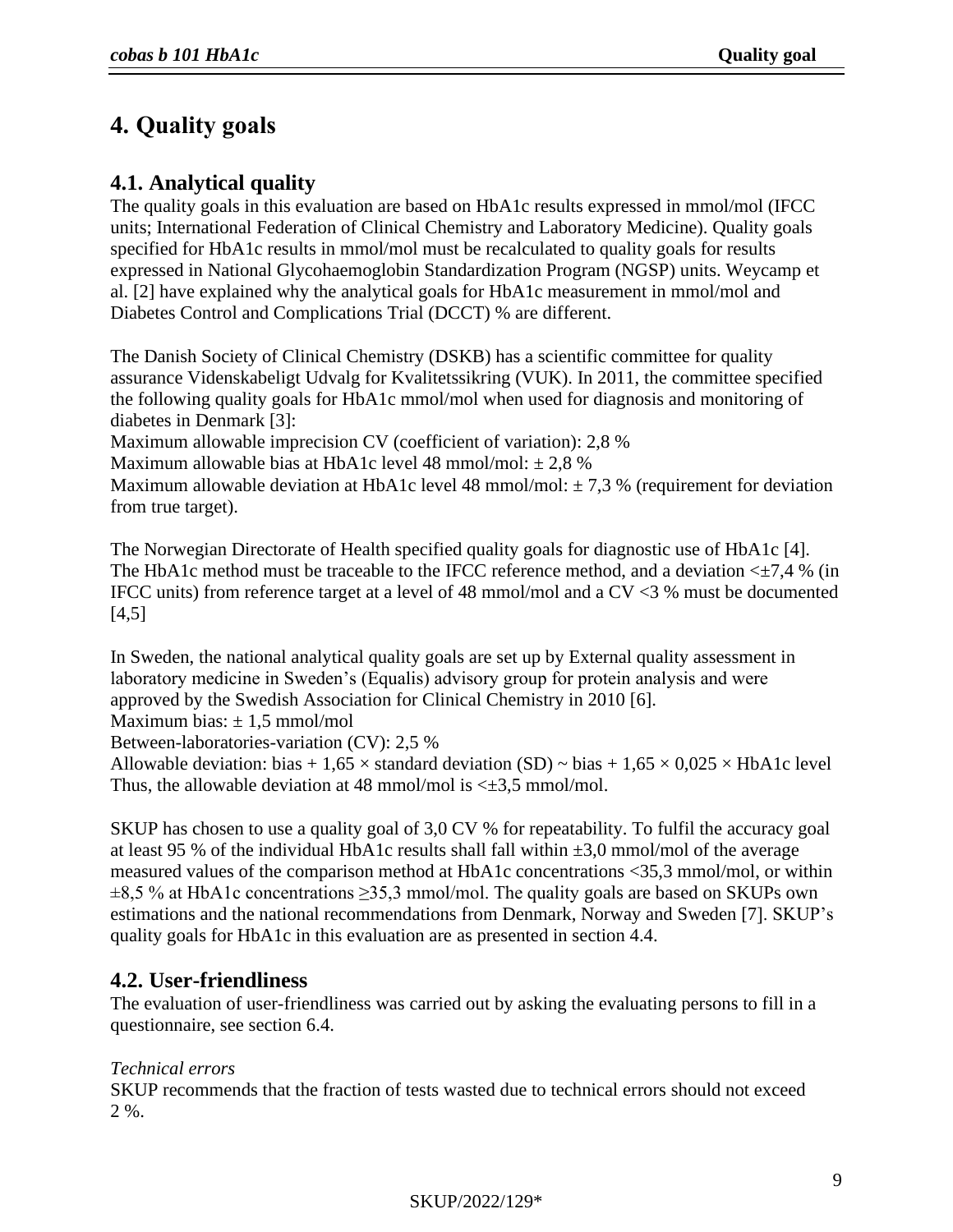## **4.3. Principles for the assessments**

To qualify for an overall good assessment in a SKUP evaluation, the measuring system must show satisfactory analytical quality as well as satisfactory user-friendliness.

## **4.3.1. Assessment of the analytical quality**

The analytical results were assessed according to pre-set quality goals.

#### *Precision*

The decision whether the achieved CV fulfils the quality goal or not, is made on a 5 % significance level (one-tailed test). The distinction between the ratings, and the assessment of precision according to the quality goal, are shown in table 1. Based on the results from each evaluation site, an overall conclusion will be drawn in the summary of the report.

| $\frac{1}{2}$ and $\frac{1}{2}$ are reading the procession.<br>Distinction between the ratings | Assessment according to the quality goal      |
|------------------------------------------------------------------------------------------------|-----------------------------------------------|
| The CV is equal to or lower than the quality<br>goal (statistically significant)               | The quality goal is fulfilled                 |
| The CV is equal to or lower than the quality<br>goal (not statistically significant)           | Most likely the quality goal is fulfilled     |
| The CV is higher than the quality goal<br>(not statistically significant)                      | Most likely the quality goal is not fulfilled |
| The CV is higher than the quality goal<br>(statistically significant)                          | The quality goal is not fulfilled             |

#### **Table 1.** The rating of precision

#### *Bias*

SKUP does not set separate quality goals for bias. The confidence interval (CI) of the measured bias is used for deciding if a difference between the evaluated method and the comparison method is statistically significant (two-tailed test, 5 % significance level). The bias will also be discussed in connection with the accuracy.

## *Bias with three lots of test discs*

Separate lot calculations were not performed. The results achieved with the three lots are included in the assessment of accuracy in a difference plot. If distinct differences between the lots appear, this will be pointed out and discussed.

#### *Accuracy*

The accuracy is illustrated in a difference plot with limits for the allowable deviation according to the quality goal. The fraction of results within the limits is counted. The accuracy is assessed as either fulfilling the quality goal or not fulfilling the quality goal.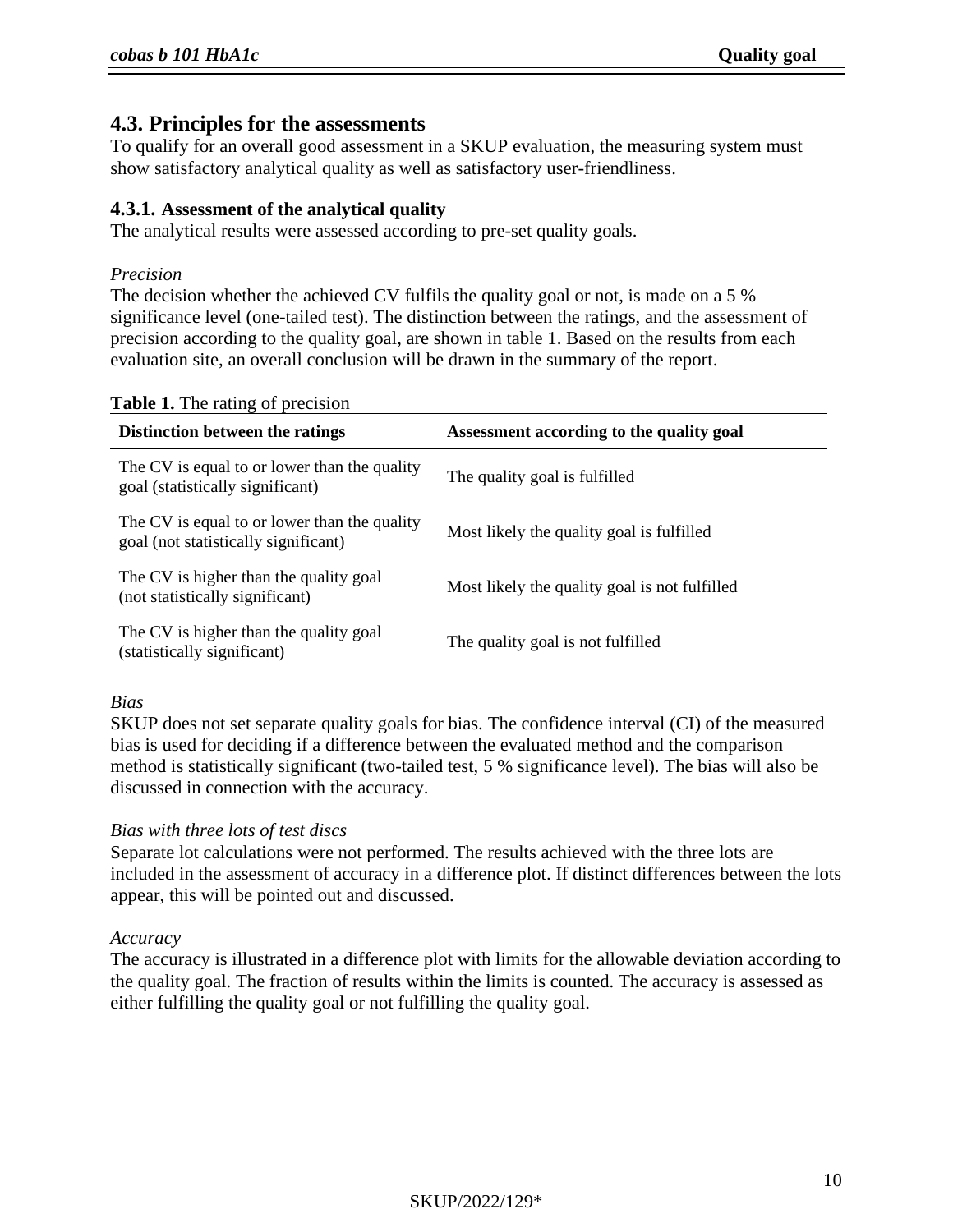## **4.3.2. Assessment of the user-friendliness**

The user-friendliness is assessed according to the answers and comments given in the questionnaire. For each question, the evaluator can choose between three given ratings; satisfactory, intermediate and unsatisfactory. The responses from the evaluators are reviewed and summed up. To achieve the overall rating "satisfactory", the tested equipment must reach a total rating of "satisfactory" in all four subareas of characteristics described in section 6.4.

#### *Technical errors*

The evaluating persons register error codes, technical errors and failed measurements during the evaluation. The fraction of tests wasted due to technical errors is calculated and taken into account in connection with the assessment of the user-friendliness. User errors are not included in the calculation.

## **4.4. SKUP's quality goals in this evaluation**

As agreed upon when the protocol was drawn up, the results from the evaluation of **cobas b** 101 HbA1c are assessed against the following quality goals:

| Allowable deviation of the individual result from the comparison method result |  |
|--------------------------------------------------------------------------------|--|
|                                                                                |  |
|                                                                                |  |
| Required percentage of individual results                                      |  |
|                                                                                |  |
|                                                                                |  |

The results in this evaluation will only be presented in mmol/mol. Results can be recalculated between the two units with the following equations: HbA1c (IFCC, mmol/mol) =  $10,93 \times$  HbA1c (NGSP, %) – 23,54 HbA1c (NGSP, %) =  $0,0915 \times$  HbA1c (IFCC, mmol/mol) + 2,153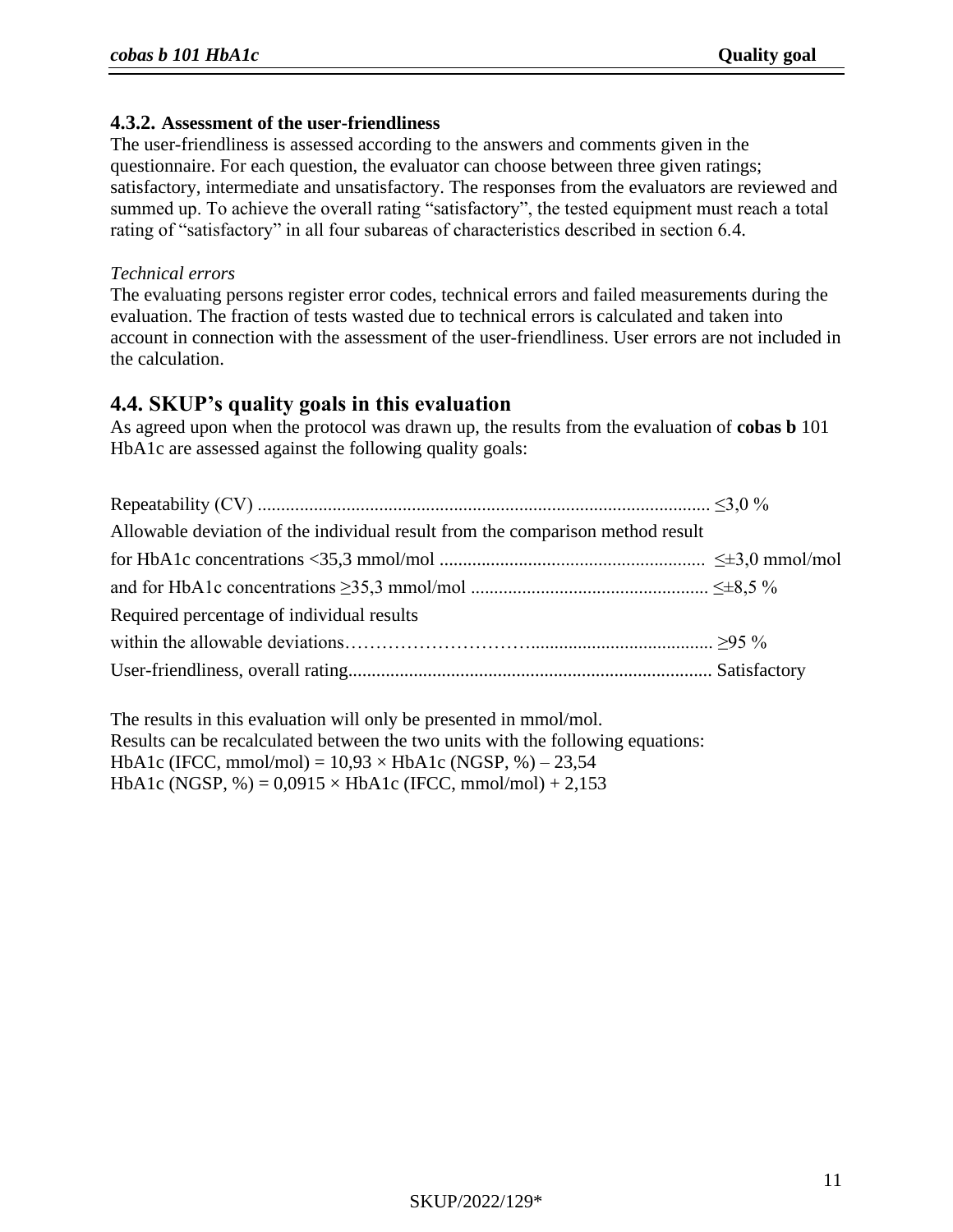# **5. Materials and methods**

## **5.1. Definition of the measurand**

The measurement system intends to measure the substance fraction of glycated haemoglobin per mol haemoglobin in whole blood. For the evaluated system, the sample material in this evaluation was fresh capillary whole blood and for the comparison method, the sample material was venous EDTA blood. The results are traceable to the IFCC Reference method and are expressed in the unit mmol/mol. The Committee on Nomenclature, Properties and Units (C-NPU) systematically describes clinical laboratory measurands in a database [[8](#page-26-1)]. The NPU-code related to the measurand in this evaluation is NPU27300. Some parts of the world only accept HbA1c results in NGSP unit (%), which is specified in NPU03835. In this protocol, the term HbA1c is used for the measurand.

## **5.2. The evaluated measurement system cobas b 101 HbA1c**

The information in this section derives from the company's information material.

The **cobas b** 101 system (figure 2) is intended for professional use in clinical laboratory settings or point of care locations. **cobas b** 101 CRP, HbA1c and Lipid Panel test kits are available.

The **cobas b** 101 HbA1c system includes:

- **cobas b** 101 instrument
- **cobas b** 101 HbA1c test discs
- **cobas** HbA1c quality control (QC) info disc
- **cobas** HbA1c internal analytical quality control kit **Figure 2. cobas b** 101 instrument
- 



• Optical check disc and three different test discs.

**cobas b** 101 HbA1c is an in vitro diagnostic test system designed to quantitatively determine HbA1c in human capillary whole blood, lithium-heparinised and  $K_2/K_3$ -EDTA venous whole blood. The measurement principle of **cobas b** 101 is immunoturbidimetry.

The blood sample is diluted and mixed with buffer to release haemoglobin from the erythrocytes. A fraction of the sample is conveyed into a reaction chamber where it is mixed with sodium lauryl sulfate (SLS). SLS is used to form SLS-haemoglobin complex. The concentration of total haemoglobin is calculated by measuring SLS-haemoglobin complex with a wavelength of 525 nm. HbA1c in another fraction of the sample is first denatured by potassium ferricyanide and sucrose laurate. The denatured HbA1c bonds with an HbA1c antibody on the latex particle. Latex agglutination inhibition then occurs by reacting with the agglutinator that has a synthetic antigen which can bond with the HbA1c antibody. The concentration of HbA1c is calculated by measuring the latex agglutination inhibitory reaction with a wavelength of 625 nm.

The **cobas b** 101 instrument automatically reads in the lot-specific calibration data from the barcode information printed on the disc, eliminating the need for calibration by the user. Results from each lot of the **cobas b** 101 HbA1c test disc are traceable to the IFCC reference method.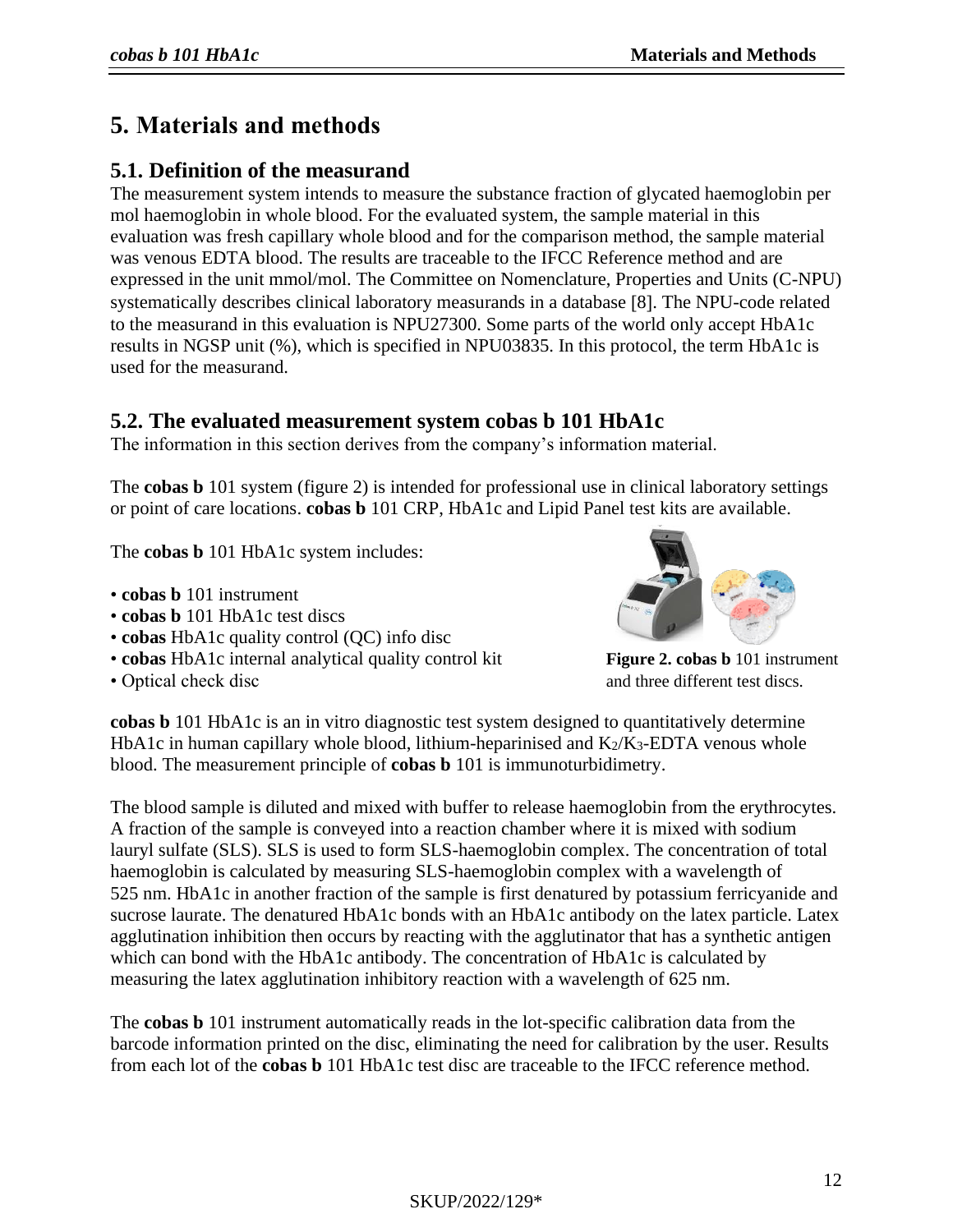Every **cobas b** 101 HbA1c control kit contains a lot-specific QC information disc for the liquid quality control samples. The QC info disc contains the target values and ranges for the **cobas b** 101 HbA1c test.

For technical details about the **cobas b** 101 HbA1c, see table 2. For more information about the **cobas b** 101 system, and name of the manufacturer and the suppliers in the Scandinavian countries, see attachment 2 and 3. For product specifications in this evaluation, see attachment 4.

|                         | Technical details for copas p for from to                                                                                                                |  |  |  |  |
|-------------------------|----------------------------------------------------------------------------------------------------------------------------------------------------------|--|--|--|--|
| Sample volume           | $2 \mu L$                                                                                                                                                |  |  |  |  |
| Measuring time          | 5 minutes and 20 seconds                                                                                                                                 |  |  |  |  |
| Measuring range         | $20 - 130$ mmol/mol (IFCC) or $4 - 14$ % (DCCT/NGSP)                                                                                                     |  |  |  |  |
| Haematocrit range       | $30\% - 55\%$                                                                                                                                            |  |  |  |  |
| Storage capacity        | 5000 patient test results, 500 control test results, 500 sets of patient<br>information, 50 sets of operator information, including 5 for administrators |  |  |  |  |
| Electrical power supply | $100 - 240$ V                                                                                                                                            |  |  |  |  |

**Table 2**. Technical details for **cobas b** 101 HbA1c from the manufacturer **Technical details for cobas b 101 HbA1c**

## **5.3. The selected comparison method**

A selected comparison method is a fully specified method which, in the absence of a Reference method, serves as a common basis for the comparison of the evaluated method.

## **5.3.1. The selected comparison method in this evaluation**

The selected comparison method in this evaluation was a high performance liquid chromatography (HPLC) method implemented on D-100 HbA1c System (Bio-Rad Laboratories, Inc.), hereafter called "the comparison method", in Medical Biochemistry and Pharmacology (MBF), Haukeland University Hospital, Norway. The method is accredited according to NS-EN ISO/IEC 15189:2012 (Norsk Standard\_Europeisk Norm International Organization for Standardization). The instrument reports the results with one decimal.

| Method:       | <b>HPLC</b>                                                 |
|---------------|-------------------------------------------------------------|
| Principle:    | Ion-Exchange chromatography                                 |
| Traceability: | Traceable to NGSP and IFCC [5,6]                            |
| Reagent:      | D-100 HbA1c Elution Buffer A and B, and D-100 Wash Solution |
| Calibrators:  | D-100 HbA1c Analytical Cartridge/Calibrator Pack            |
|               | Reportable range: $15 - 195$ mmol/mol                       |

#### *Internal analytical quality control*

Internal analytical quality control samples, two levels (Lyphochek Diabetes Control, Bio-Rad) and one level of pooled blood (MBF in-house production) were measured each evaluation day on the comparison method.

## SKUP/2022/129\*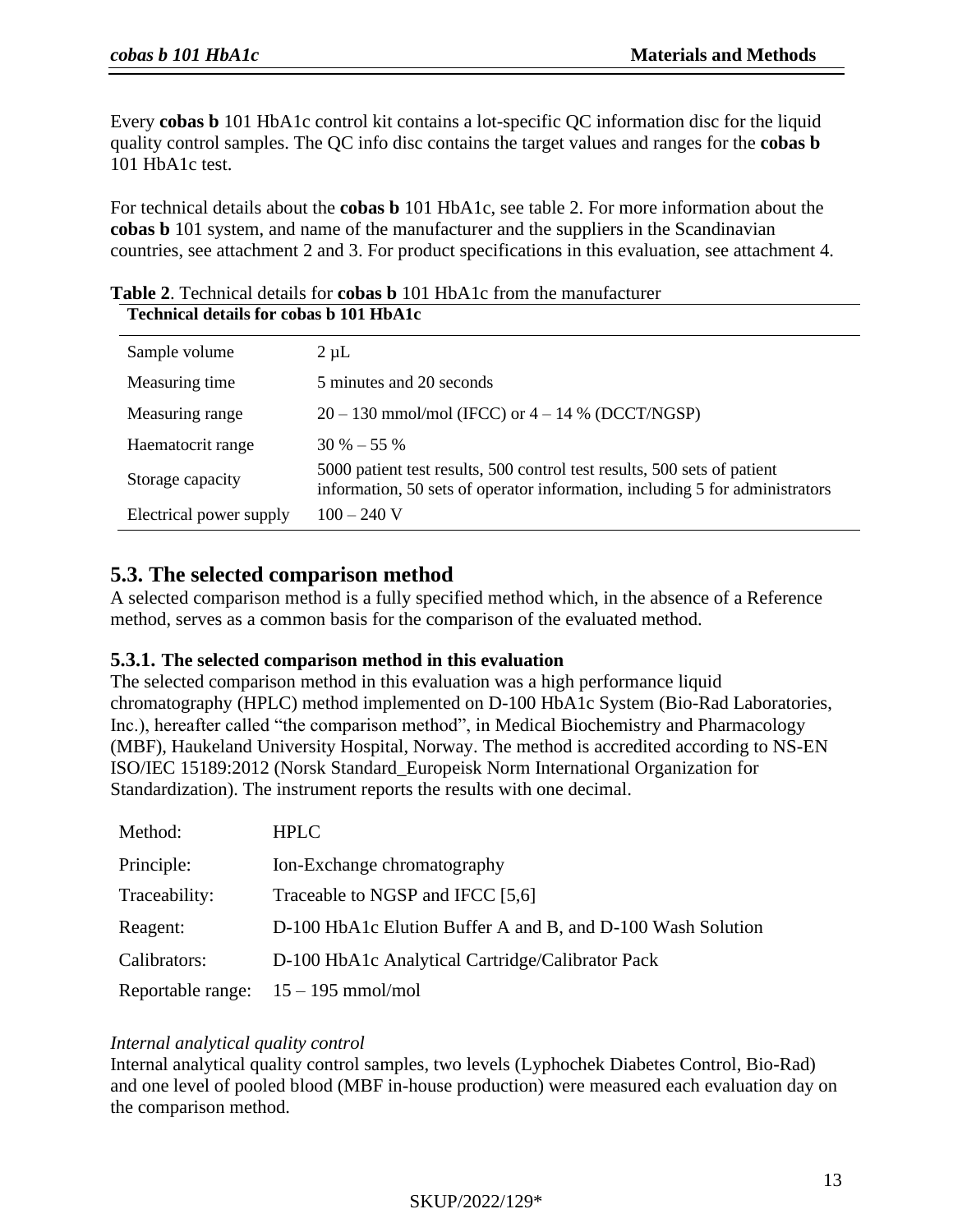## *External analytical quality control*

The clinical laboratory participates in Norwegian Organization for Quality Improvement of Laboratory Examinations (Noklus) external quality assessment (EQA) scheme for HbA1c with two levels in four rounds per year. The materials are fresh-pooled  $K_2$ -EDTA blood from Norwegian donors with assigned HbA1c values from the IFCC reference method of INSTAND, Germany [\[9\]](#page-26-2).

## **5.3.2. Verification of the analytical quality of the comparison method**

## *Precision*

The repeatability (CV) of the comparison methods was calculated from duplicate measurements of the venous samples from the patients participating in the evaluation.

## *Trueness*

To document the trueness of the comparison method, fresh frozen venous  $K_2$ -EDTA patient samples with certified values assigned from the IFCC liquid chromatography / mass spectrometry (LC/MS) reference measurement procedure at INSTAND, Germany, were used [10]. The samples consist of four patient samples with HbA1c concentrations at different levels with given uncertainties. The target values are given with an expanded uncertainty of  $\langle 2 \times (k=2) \rangle$ . If necessary, the comparison method's results are adjusted according to the certified INSTAND targets. The adjustment is carried out by means of inverse calibration [\[11](#page-26-3)[,12\]](#page-26-4). The trueness of the comparison method was also verified with EQA results for a period circumventing the evaluation period.

## **5.4. The evaluation**

## **5.4.1. Planning of the evaluation**

## *Inquiry about an evaluation*

Roche Diagnostics via Medical Affairs Manager Liv-Janne Øvrebust, applied to SKUP during spring 2021 for a follow-up evaluation of **cobas b** 101.

## *Protocol, arrangements and contract*

In August 2021, the protocol for the evaluation was approved, and Roche Diagnostics and SKUP signed a contract for the evaluation. Two primary health care centres, Legehuset Varden and Øyrane Legekontor in Bergen, Vestland county agreed to represent the intended users in this evaluation.

## *Training*

Roche Diagnostics Norway demonstrated **cobas b** 101 HbA1c for the evaluation sites. The training reflected the training usually given to the end-users. Roche was not allowed to contact or supervise the evaluators during the evaluation period.

## **5.4.2. Evaluation sites and persons involved**

The practical work in the PHCCs was carried out from June 2021, ending in December 2021.

Biomedical laboratory scientists (BLSs) in MBF, Haukeland University Hospital, Norway, were responsible for the measurements on the comparison method.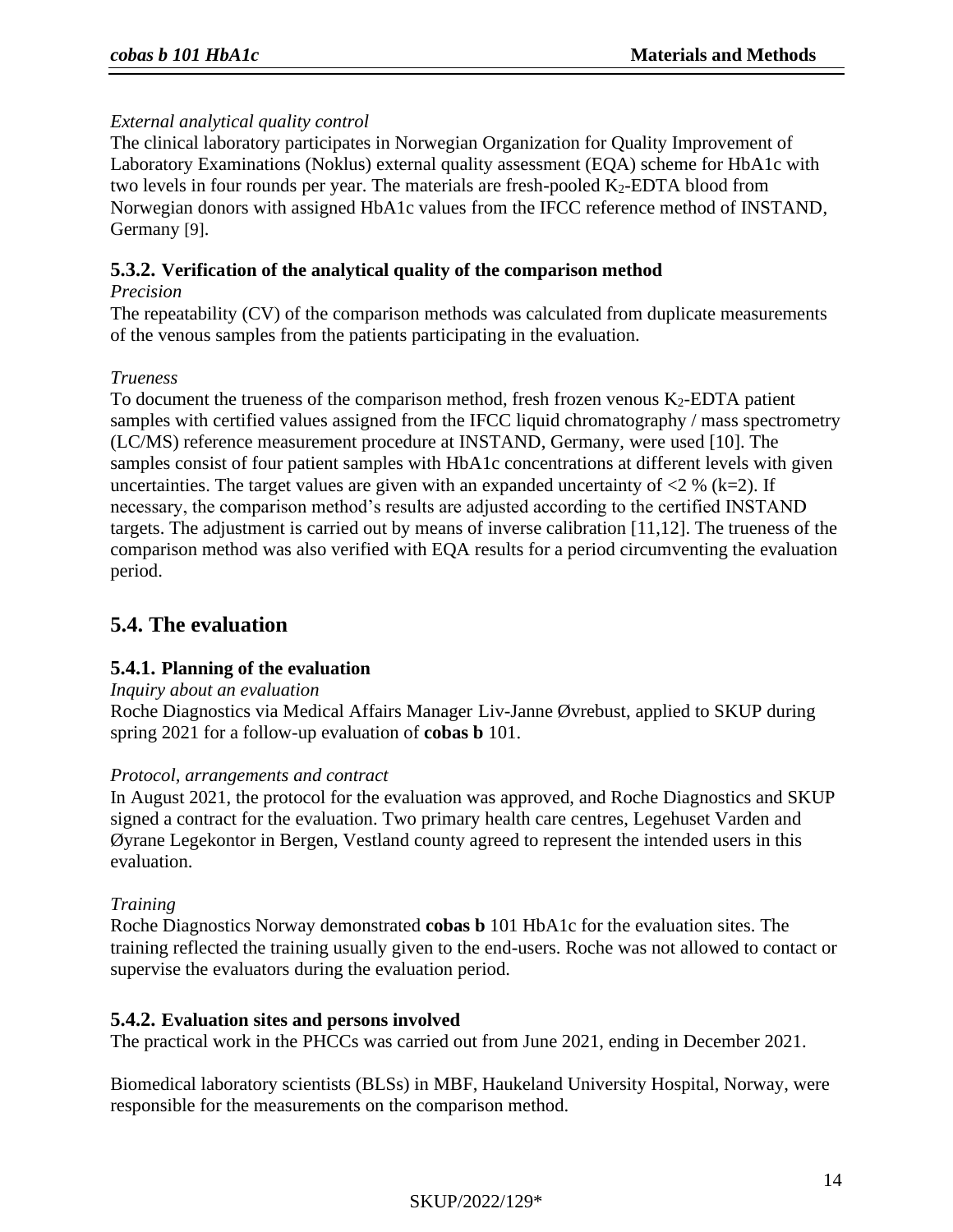Three health secretaries in PHCC1 and two in PHCC2 were involved in the practical work for sampling and for measurements on **cobas b** 101 HbA1c. The PHCCs have three and four physicians employed, respectively. They use fresh capillary or venous whole blood samples in their routine method for measurement of HbA1c.

## **5.4.3. The evaluation procedure**

## *Internal analytical quality control*

Internal analytical quality control samples for **cobas b** 101 HbA1c, two levels (**cobas** HbA1c internal analytical quality control kit, Roche Diagnostics GmbH), were measured each evaluation day on **cobas b** 101 HbA1c. The reproducibility (CV) as achieved with the quality control material was calculated.

## *Recruitment of patients*

Patients 16 years or older, coming into the PHCCs for HbA1c measurements, were asked if they were willing to donate two capillary and two venous blood samples for the evaluation. Participation was voluntary and verbal informed consent was considered sufficient. Patients with known hemoglobinopathies were not included. An ethical approval was not necessary because the evaluation was considered as a quality assurance project.

## *Handling of the samples and measurements*

Fresh capillary whole blood samples were used for measurement with the **cobas b** 101 HbA1c system. All measurements were performed in duplicate, i.e., two separate finger sticks.

The patients washed and dried their hands, and the puncture site was disinfected with alcohol pads and the area dried completely before sampling. Disposable lancing devices with depth settings 1,8 mm were used. The first drop of blood was wiped off with a swab. The second drop of blood was applied to a test disc in accordance with the instructions from the manufacturer. The test discs were measured immediately (within 60 seconds). The complete sampling and measurement procedures were repeated for the second measurement on **cobas b** 101 HbA1c. In case of error codes, the test was repeated if possible until a result was obtained. Three lot numbers of test discs were used in the evaluation.

The venous samples for the comparison method were obtained from one venous puncture and collected into two Vacutainer tubes with  $K_2$ -EDTA. The tubes were inverted ten times to ensure thorough mixing and kept in room temperature until transported to MBF the same day. Both Vacutainer tubes were analysed within 72 hours after sampling. Each of the two venous samples was measured once on the comparison method, resulting in duplicate results. All samples were treated according to the internal procedures of the hospital laboratory regarding potential interfering substances.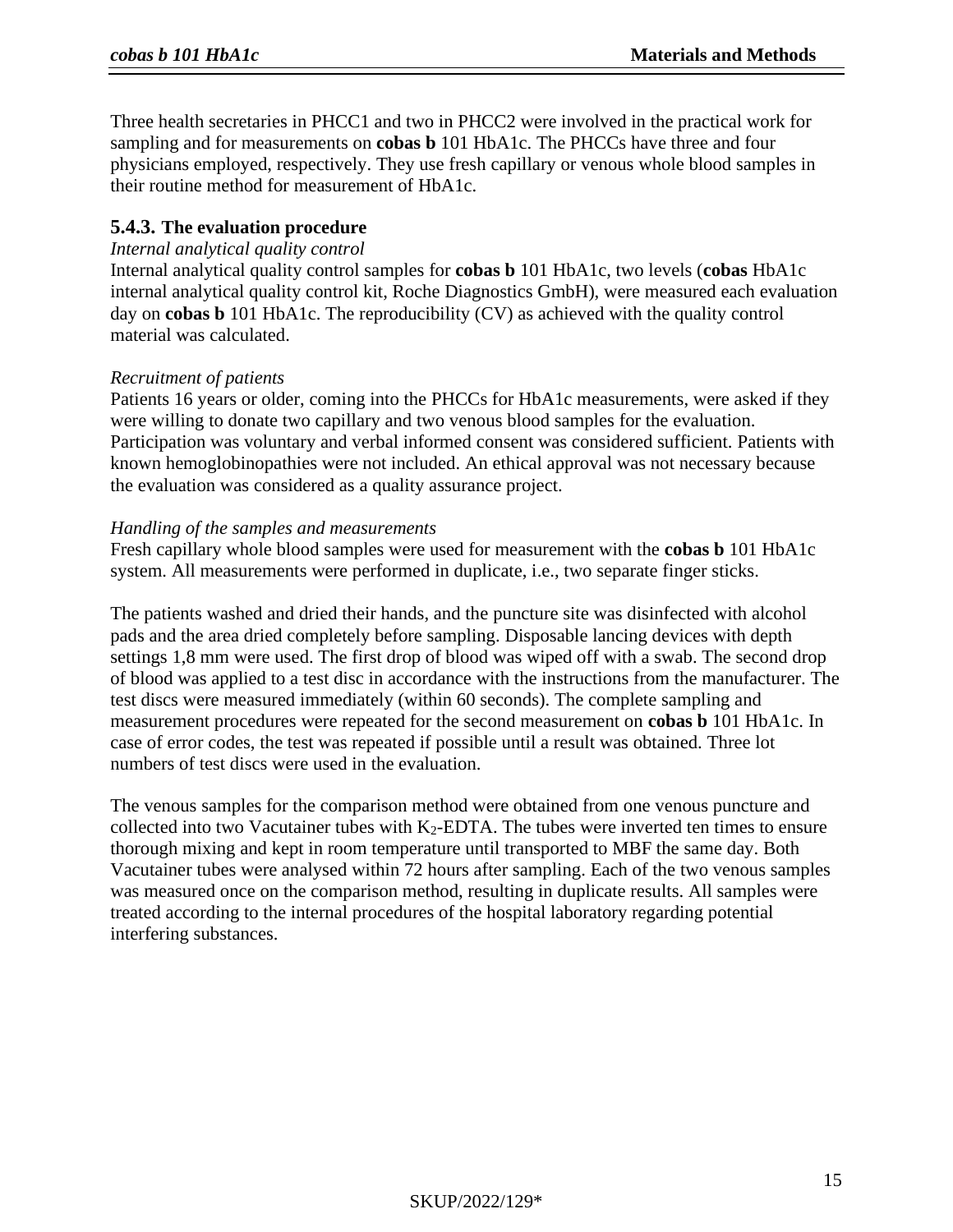# **6. Results and discussion**

Statistical expressions and calculations used by SKUP are shown in attachment 5.

## <span id="page-14-0"></span>**6.1. Number of samples**

Scheduled number of samples in this evaluation was 100 patient samples measured in duplicate by the intended users in the PHCCs.

At the end of the evaluation a total of 107 patients were enrolled. PHCC1 recruited 70 patients (SKUP ID 101 – 174, except SKUP ID 108, 109, 118 and 124) and PHCC2 recruited 37 patients (SKUP ID 201 – 237). The results from the comparison methods covered an HbA1c interval from 26 – 92 mmol/mol of which 94 % of the samples were in the clinically relevant HbA1c interval  $\geq$ 39 mmol/mol. An account of the number of samples not included in the calculations, is given below.

## *Missing results*

- From PHCC1 and PHCC2; internal analytical quality control results for one evaluation day at each site were missing. The results from the patient samples these days were still included in the calculations.
- ID 108, ID 109, ID 118 and ID 124; SKUP ID's not used.
- ID 160; only single measurement from **cobas b** 101. The results were included in the calculation of bias and the assessment of accuracy but not included in the calculation of repeatability.
- ID 207, ID 208, ID 217 and ID 220; only single measurement from **cobas b** 101 due to error code E-216. The results were included in the calculation of bias and the assessment of accuracy but not included in the calculation of repeatability.
- ID 225; no results from the comparison method, and only one result from **cobas b** 101. The result was not included in any calculations.

## *Omitted results*

- ID 104; measured on comparison method >72 hours after sampling. The results from **cobas b** 101 were included in the calculations of repeatability for **cobas b** 101 but not included in the calculation of bias and the assessment of accuracy.
- ID 122 and ID 123; the results from **cobas b** 101 were omitted due to suspected mix-up between patients. The results from these patients were only included in the calculation of repeatability for the comparison method.

## *Excluded results (statistical outliers)*

Statistical outliers according to Burnett [[10](#page-26-5)]:

− ID 230; the results from **cobas b** 101 were classified as outliers according to Burnett's model in the calculation of repeatability and therefore not included in the calculation of repeatability and bias but were included in the assessment of accuracy (the first of the duplicate measurements).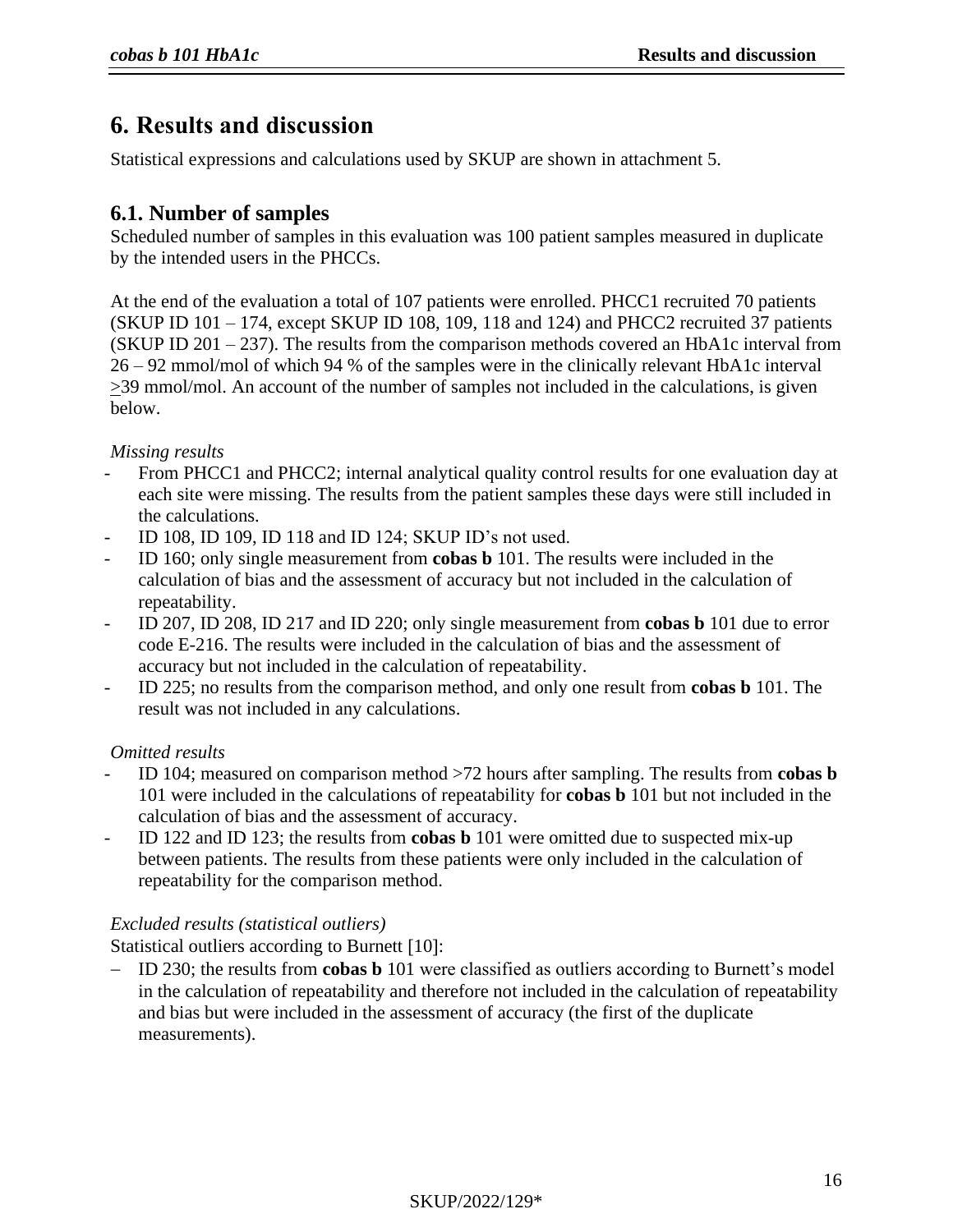## *Recorded error codes, technical errors and failed measurements*

Error code E-216 ("Shock during measurement") was reported related to measurement of HbA1c in PHCC2 four times. Since this might have been caused by construction work outside of the evaluation site these errors will not be included in technical errors. No other error codes were reported. The SKUP recommendation of a fraction of  $\leq$ 2 % tests wasted due to technical errors was achieved.

## **6.2. Analytical quality of the selected comparison method**

## **6.2.1. Internal analytical quality control**

All results from the internal analytical quality control for the comparison method were within the allowable control limits (data not shown).

## **6.2.2. The precision of the comparison method**

Duplicate measurements of venous samples from the patients participating were performed on the comparison method. The results were checked visually to meet the imposed condition for using formula 1 in attachment 5. There was no systematic difference between the paired measurements (data not shown).

The precision is presented as repeatability (CV). The CV with a 90 % CI is shown in table 3. The results were sorted and divided into three levels according to the mean of the results. Raw data is attached for the requesting company only, see attachment 6.

| Level | $\mathbf{n}^*$ | <b>Excluded results</b><br>(statistical outliers) | Mean HbA1c value,<br>mmol/mol | $CV(90\% CI),$<br>$\frac{0}{0}$ |
|-------|----------------|---------------------------------------------------|-------------------------------|---------------------------------|
|       |                |                                                   | 33,8                          | $2,0(1,4-3,9)$ **               |
|       | 85             |                                                   | 50,1                          | $1,5(1,3-1,7)$                  |
|       |                |                                                   | 67,0                          | $1,0(0,7-1,4)$                  |

**Table 3.** Repeatability (CV) of the comparison method D-100 (Bio-Rad) for HbA1c measured in venous whole blood samples.

\*An account of the number of samples is given in section 6.1.

\*\*Due to the low number of results, the CV is less certain för level 1, which can be seen by the higher CI at this level.

#### *Discussion*

The CV for the comparison method was between 1,0 and 2,0 %.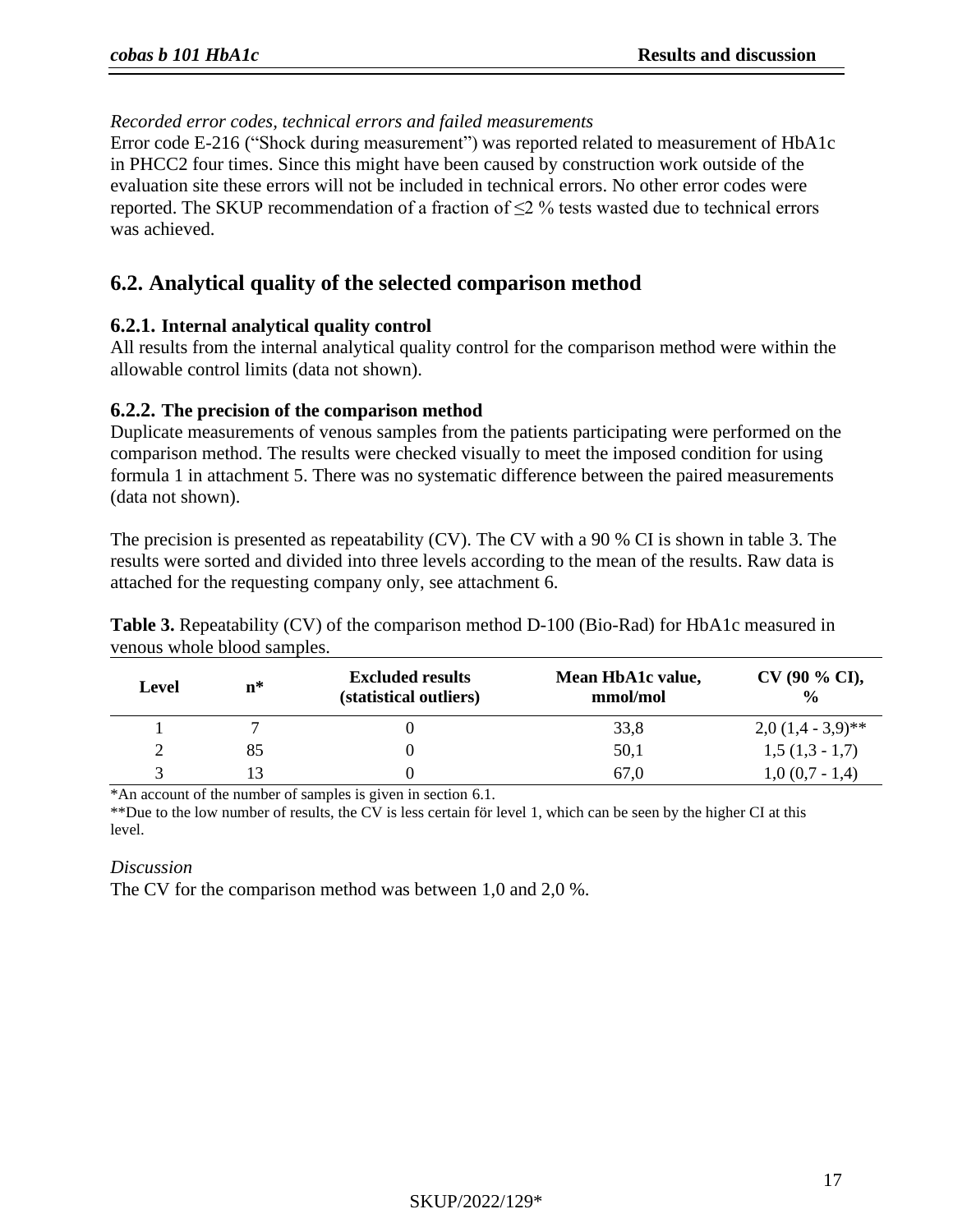## **6.2.3. The trueness of the comparison method**

In order to demonstrate the trueness of the comparison method, four levels of venous fresh frozen K2-EDTA patient samples with assigned values from a reference method at INSTAND were analysed. The analyses were performed in triplicate once, and with ten replicates on three occasions during the evaluation period. The agreement between the comparison method and the samples with assigned reference values is shown in table 4.

| <b>Material</b> | <b>Date</b>  | <b>Assigned HbA1c</b><br>values INSTAND $(k=2)$<br>mmol/mol | $\mathbf n$ | <b>Mean</b><br><b>D-100 (Bio-Rad)</b> | <b>Deviation</b><br>from target value, % |
|-----------------|--------------|-------------------------------------------------------------|-------------|---------------------------------------|------------------------------------------|
|                 | 2021-06-24   |                                                             | 3           | 29,8                                  | $+2,4$                                   |
|                 | 2021-07-05   | 29,1                                                        | 10          | 30,1                                  | $+3,5$                                   |
| Level 1         | 2021-09-21   | $(28,7 - 29,5)$                                             | 10          | 30,0                                  | $+3,2$                                   |
|                 | 2021-12-06   |                                                             | 10          | 29,9                                  | $+2,6$                                   |
|                 | <b>Total</b> |                                                             | 33          | 30,0                                  | $+2,9$                                   |
|                 | 2021-06-24   |                                                             | 3           | 49,0                                  | $+1,3$                                   |
|                 | 2021-07-05   | 48,4                                                        | 10          | 50,1                                  | $+3,5$                                   |
| Level 2         | 2021-09-21   | $(47,7 - 49,1)$                                             | 10          | 49,8                                  | $+2,8$                                   |
|                 | 2021-12-06   |                                                             | 10          | 50,5                                  | $+4,3$                                   |
|                 | <b>Total</b> |                                                             | 33          | 49,9                                  | $+3,0$                                   |
|                 | 2021-06-24   |                                                             | 3           | 58,7                                  | $+2,6$                                   |
|                 | 2021-07-05   | 57,2                                                        | 10          | 59,5                                  | $+4,1$                                   |
| Level 3         | 2021-09-21   | $(56,3 - 58,1)$                                             | 10          | 58,8                                  | $+2,7$                                   |
|                 | 2021-12-06   |                                                             | 10          | 59,6                                  | $+4,2$                                   |
|                 | <b>Total</b> |                                                             | 33          | 59,2                                  | $+3,4$                                   |
|                 | 2021-06-24   |                                                             | 3           | 83,1                                  | $+4,4$                                   |
|                 | 2021-07-05   | 79,6                                                        | 10          | 84,1                                  | $+5,6$                                   |
| Level 4         | 2021-09-21   | $(78, 4 - 80, 8)$                                           | 10          | 82,4                                  | $+3,6$                                   |
|                 | 2021-12-06   |                                                             | 10          | 84,6                                  | $+6,3$                                   |
|                 | <b>Total</b> |                                                             | 33          | 83,6                                  | $+5,0$                                   |

|  |  |  | Table 4. Samples with assigned reference values measured on the comparison method. |  |  |
|--|--|--|------------------------------------------------------------------------------------|--|--|
|  |  |  |                                                                                    |  |  |

## *Discussion*

Table 4 shows that the HbA1c results for the reference samples were above the upper uncertainty limit for all levels. All results from the comparison method were therefore adjusted according to the assigned values from INSTAND. Since the collection of patient samples were divided into two periods (summer and autumn/winter) the adjustment was carried out by means of inverse calibration [11, 12] by one of the following regression equations:  $y = 0.9352x + 1.3929$ (reference samples analysed 2021-06-24 and 2021-07-05) or **y = 0,9405x + 1,1917** (reference samples analysed 2021-09-21 and 2021-12-06). Further on in the report, whenever a result from the comparison method is presented, the result has already been adjusted according to this. The comparison method was within the acceptance limits of the target values in the EQA program for HbA1c, se table 5.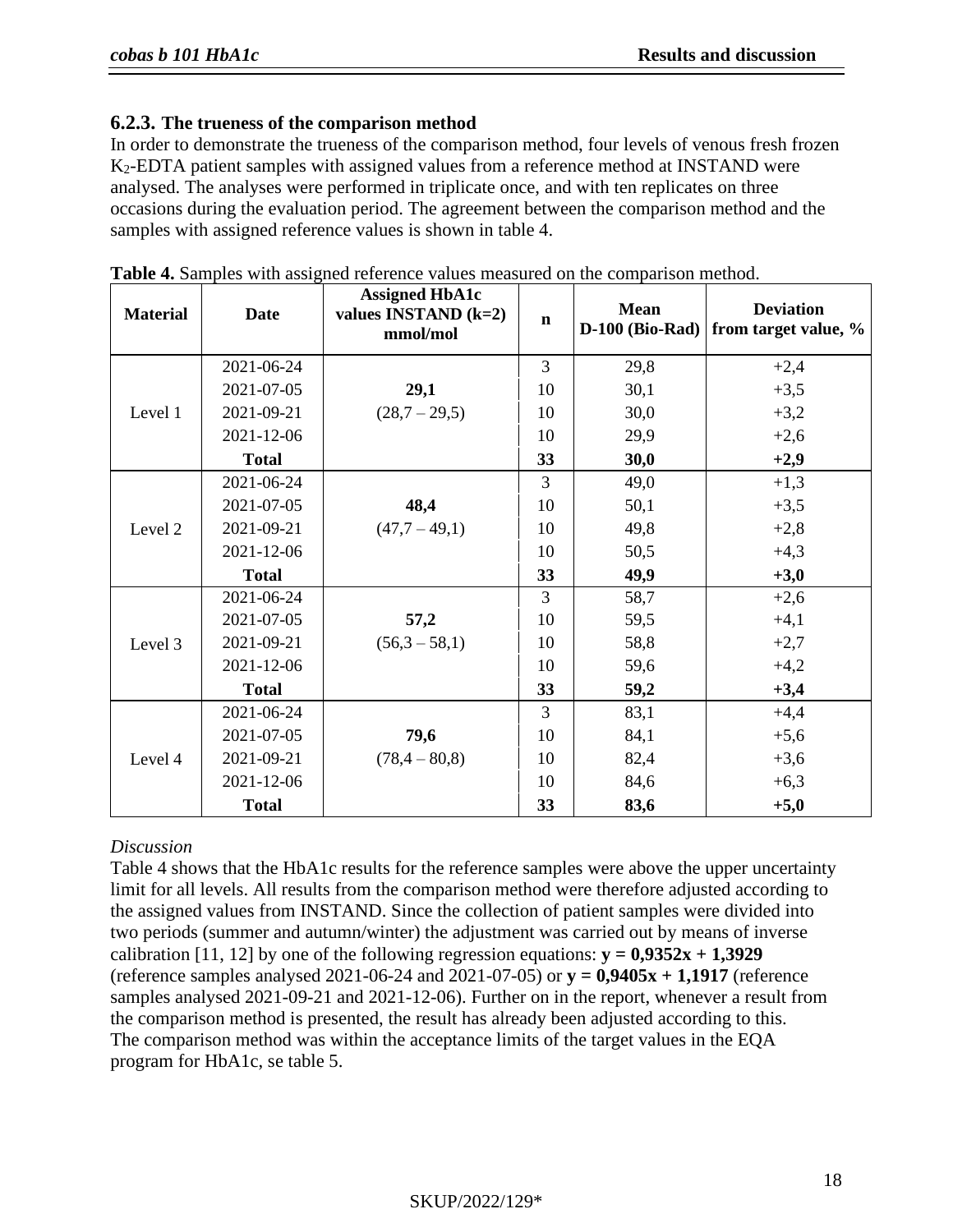| <b>Control</b>  | <b>Date</b> | Target value*<br>HbA1c,<br>(acceptance<br>limits)<br>mmol/mol | $\mathbf n$    | <b>Reported value</b><br>HbA1c,<br>mmol/mol | <b>Adjusted with the</b><br>regression<br>equation value<br>HbA1c,<br>mmol/mol |
|-----------------|-------------|---------------------------------------------------------------|----------------|---------------------------------------------|--------------------------------------------------------------------------------|
| SPLHBA2021.01 1 | 2021-01-25  | 34,0<br>$(31,3-36,8)$                                         | $\overline{2}$ | 34,0                                        | 33,2                                                                           |
| SPLHBA2021.01 2 | 2021-01-25  | 52,9<br>$(49,2-56,7)$                                         | $\overline{2}$ | 54,2                                        | 52,1                                                                           |
| SPLHBA2021.02_1 | 2021-05-03  | 41,7<br>$(38, 6-44, 9)$                                       | $\overline{2}$ | 41,8                                        | 40,5                                                                           |
| SPLHBA2021.02 2 | 2021-05-03  | 50,6<br>(47, 0.54, 3)                                         | $\overline{2}$ | 50,4                                        | 48,5                                                                           |
| SPLHBA2021.03_1 | 2021-08-23  | 31,2<br>$(28,0-34,5)$                                         | $\overline{2}$ | 31,2                                        | 30,5                                                                           |
| SPLHBA2021.03 2 | 2021-08-23  | 42,6<br>$(38, 6 - 46, 8)$                                     | $\overline{2}$ | 43,8                                        | 42,4                                                                           |
| SPLHBA2022.01_1 | 2022-01-17  | 35,5<br>$(32,0-39,2)$                                         | 2              | 37,2                                        | 36,2                                                                           |
| SPLHBA2022.01 2 | 2022-01-17  | 47,5<br>$(43,1-52,0)$                                         | 2              | 50,5                                        | 48,7                                                                           |

| <b>Table 5.</b> Trueness of the comparison method. |  |
|----------------------------------------------------|--|
|----------------------------------------------------|--|

\*Determined by INSTAND with exception for SPLHBA2021.02, where target values were consensus values from participants using the same method (n=8).

## **6.3. Analytical quality of cobas b 101 HbA1c achieved by intended users**

The results below reflect the analytical quality of **cobas b** 101 HbA1c under real-life conditions in the hands of intended users in PHCCs.

## **6.3.1. Internal analytical quality control**

All results from the internal analytical quality control (**cobas** HbA1c Control), two levels, were within the allowable control limits (data not shown). The reproducibility (CV) achieved with the internal analytical quality control samples were 8,4 % for level 1 (n=58) and 4,3 % for level 2 (n=63). Raw data is attached for the requesting company only, attachment 7.

## **6.3.2. The precision of cobas b 101**

Duplicate measurements of fresh capillary whole blood from each patient were performed on the **cobas b** 101 HbA1c system. The results were checked visually to meet the imposed condition for using formula 1 in attachment 5. There were no systematic differences pointed out between the paired measurements (data not shown).

The precision is presented as repeatability (CV). The CV with a 90 % CI is shown in table 6. The results were sorted and divided into three concentration levels according to the mean of the results on the **cobas b** 101 HbA1c system. Raw data is attached for the requesting company only, see attachment 8.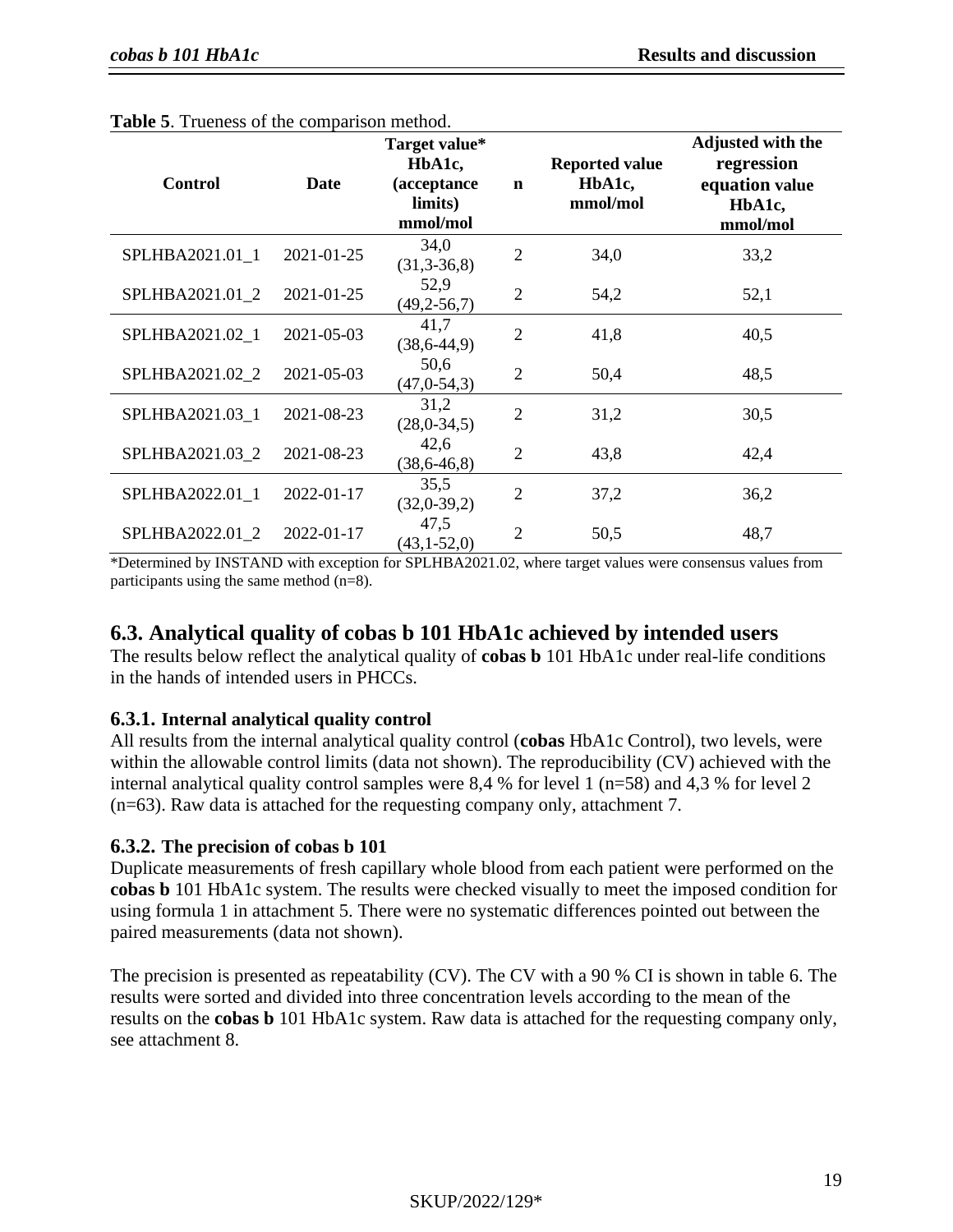| <b>Place</b>      | <b>Level</b>  | $n^*$ | <b>Excluded results</b><br>(statistical outliers) | <b>Mean value</b><br>HbA1c,<br>mmol/mol | CV (90 % CI),<br>$\frac{6}{9}$ |
|-------------------|---------------|-------|---------------------------------------------------|-----------------------------------------|--------------------------------|
|                   |               | $5**$ |                                                   |                                         |                                |
| <b>PHCC1</b>      |               | 50    |                                                   | 49,7                                    | $2,6(2,2-3,1)$                 |
|                   | 3             | 12    |                                                   | 66,4                                    | $1,9(1,5-3,0)$                 |
|                   |               | $2**$ |                                                   |                                         |                                |
| PHCC <sub>2</sub> | $\mathcal{D}$ | 28    | 1***                                              | 50,2                                    | $1,4(1,1-1,8)$                 |
|                   | 3             | $2**$ |                                                   |                                         |                                |

**Table 6**. Repeatability (CV) of **cobas b** 101 for HbA1c measured in capillary whole blood samples. Resuls achieved by intended users.

\*The given number of results (n) were counted before the exclusion of statistical outliers. Mean and CV were calculated after the exclusion of statistical outliers. An account of the number of samples is given in section 6.1. \*\*n<8; CV not reported due to high degree of uncertainty.

\*\*\*ID 230 was statistical outliers according to Burnett's model [[10](#page-26-5)] in the calculation of repeatability and therefore excluded.

## *Discussion*

The CV achieved by intended users varied between 1,4 and 2,6 % depending on the concentration level. A statistically significant difference in the CVs between the two PHCCs was shown for level 2. In PHCC2 the CV for this level was statistically significant below the quality goal

## *Conclusion*

When measurements were performed by the intended users the quality goal for repeatability  $(CV \leq 3\%)$  was most likely fulfilled in PHCC1 and fulfilled in PHCC2.

## **6.3.3. The bias of cobas b 101 HbA1c**

The mean deviation (bias) of **cobas b** 101 HbA1c results from the comparison method was calculated. The bias is presented with a 95 % CI in table 7. The results were sorted and divided into three concentration levels according to the mean results of the comparison method. Raw data is attached for the requesting company only, see attachment 6 and 8.

**Table 7.** Bias of **cobas b** 101 for HbA1c measured in capillary whole blood samples. Results achieved by intended users.

| <b>Place</b> | Level          | n              | <b>Excluded</b><br>results<br><i>(statistical</i><br>outliers) | <b>Mean HbA1c</b><br>value comparison<br>method,<br>mmol/mol | <b>Mean HbA1c</b><br>value<br>cobas b 101,<br>mmol/mol | <b>Bias</b><br>(95 % CI),<br>mmol/mol | Bias,<br>$\frac{0}{0}$ |
|--------------|----------------|----------------|----------------------------------------------------------------|--------------------------------------------------------------|--------------------------------------------------------|---------------------------------------|------------------------|
|              |                |                | $\boldsymbol{0}$                                               | 34,9                                                         | 37,1                                                   | $2,19(-0,09-4,47)$                    | 6,3                    |
| PHCC 1       | 2              | 51             | $\boldsymbol{0}$                                               | 49,0                                                         | 50,6                                                   | $1,63$ $(1,03 - 2,23)$                | 3,3                    |
|              | 3              | 9              | $\boldsymbol{0}$                                               | 65,3                                                         | 67,9                                                   | $2,60(0,96-4,24)$                     | 4,0                    |
|              |                | $\overline{2}$ | $\boldsymbol{0}$                                               | 31,6                                                         | 36,0                                                   | $4,41(-18,88-27,69)$                  | 13,9                   |
| PHCC 2       | $\overline{2}$ | 30             | $\boldsymbol{0}$                                               | 47,7                                                         | 50,4                                                   | $2,61(1,81-3,41)$                     | 5,5                    |
|              | 3              | 3              | $\boldsymbol{0}$                                               | 63,4                                                         | 63,5                                                   | $0,14(-3,51-3,79)$                    | 0,2                    |

An account of the number of samples is given in section [6.1.](#page-14-0)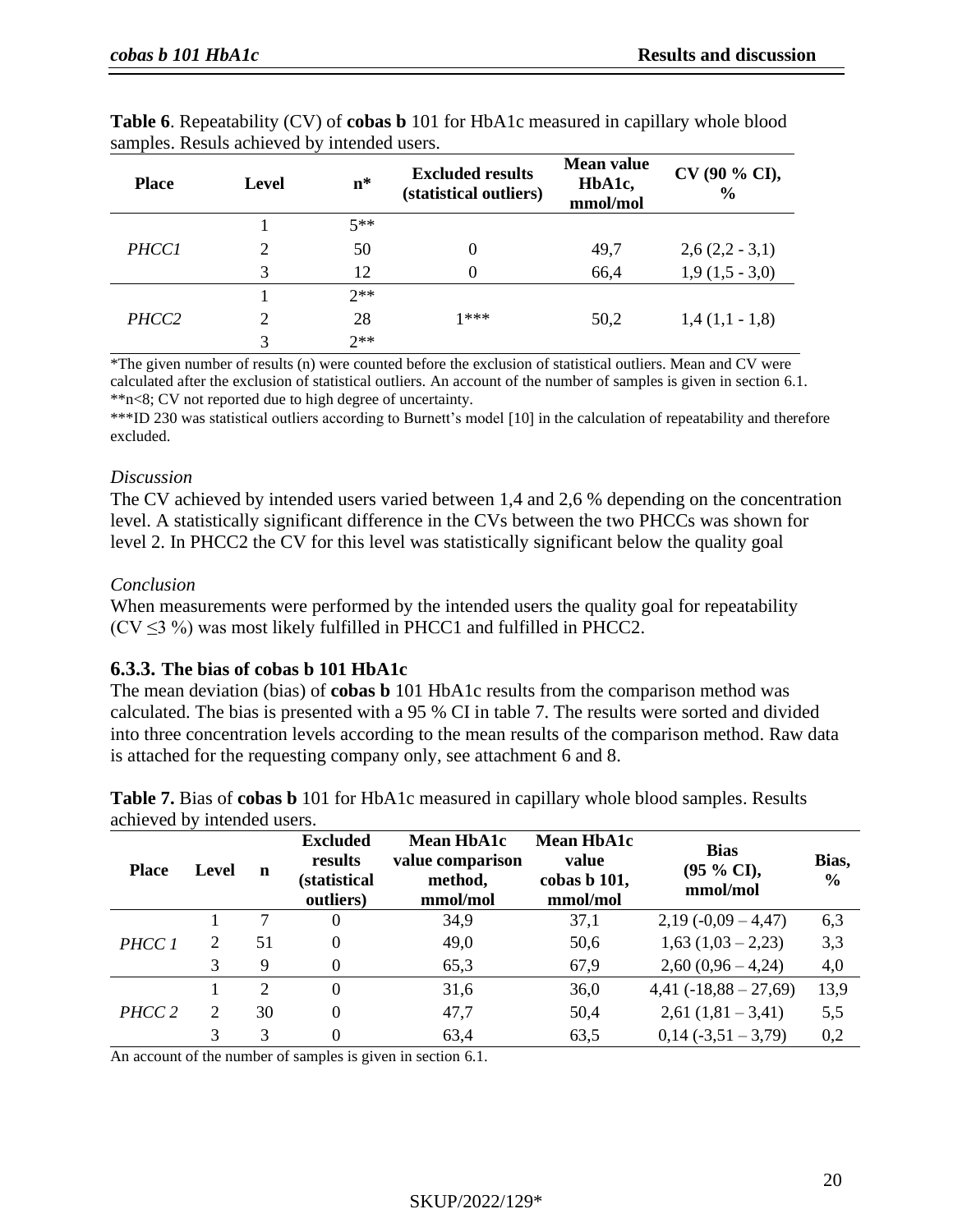#### *Discussion*

There was a statistically significant bias between **cobas b** 101 HbA1c and the comparison method for level 2 for both PHCC's, and for level 3 for PHCC1. The results from **cobas b** 101 were systematically higher than the results from the comparison method. The results with few samples should be interpreted with caution.

## **6.3.4. The accuracy of cobas b 101 HbA1c**

To evaluate the accuracy of HbA1c results on the **cobas b** 101, the agreement between the **cobas b** 101 and the comparison method is illustrated in a difference plot (figure 3a and 3b). The limits for the allowable deviation according to the quality goal (within  $\pm 3.0$  mmol/mol of the results of the comparison method for HbA1c concentrations  $\langle 35.3 \text{ mmol/mol} \rangle$  and within  $\pm 8.5$  % for HbA1c concentrations ≥35,3 mmol/mol), are shown with stippled lines. All the first measurements from the **cobas b** 101 are included in the plot. The plot illustrates both random and systematic errors, reflecting the total measuring error in the **cobas b** 101 results. Raw data is attached for the requesting company only, see attachment 6 and 8.



**Figure 3a.** Accuracy of HbA1c results on **cobas b** 101 achieved by intended users presented per lot number. The xaxis represents the mean HbA1c result of the comparison method. The y-axis represents the HbA1c deviation of the first capillary measurement on **cobas b** 101 from the mean result of the corresponding sample of the comparison method. The vertical line at 48 mmol/mol HbA1c illustrates the diagnostic threshold value for diabetes. The different lot numbers are illustrated with the symbols ♦ (Lot a), ● (Lot b), and **▲** (Lot c). Stippled lines represent the allowable deviation limits of the quality goal (within  $\pm 3.0$  mmol/mol of the results of the comparison method for HbA1c concentrations <35,3 mmol/mol and within  $\pm 8.5$  % for HbA1c concentrations  $\geq 35.3$  mmol/mol). Number of results  $(n) = 103$ . An account of the number of samples is given in section 6.1.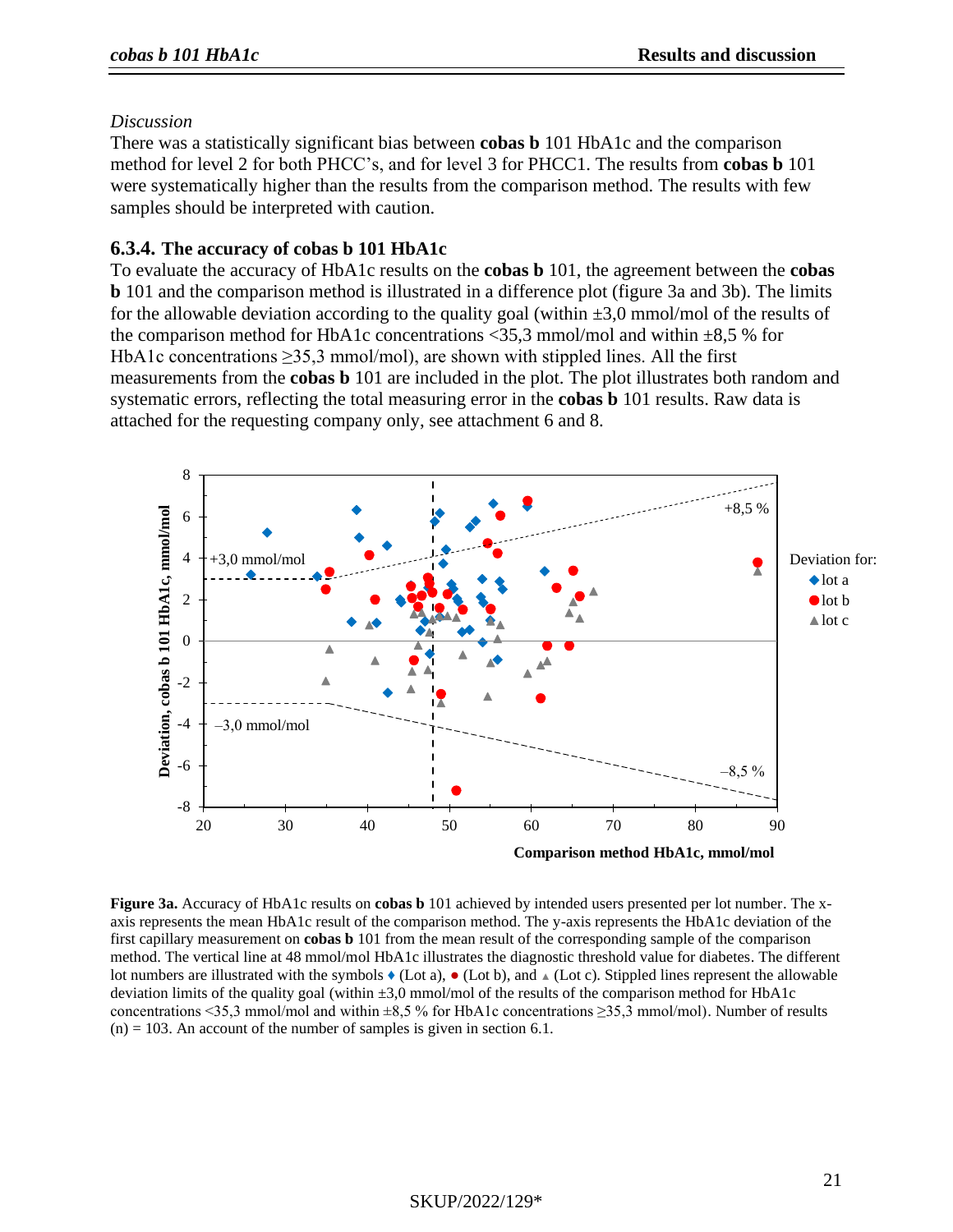

**Figure 3b.** Accuracy of HbA1c results on **cobas b** 101 achieved by intended users presented per centre. The x-axis represents the mean HbA1c result of the comparison method. The y-axis represents the HbA1c deviation in mmol/mol of the first capillary whole blood sample measurement on **cobas b** 101 HbA1c from the mean result of the corresponding sample of the comparison method. The vertical line at 48 mmol/mol HbA1c illustrates the diagnostic threshold value for diabetes. The different PHCCs are illustrated with the symbols  $\triangle$  (PHCC1) and  $\blacksquare$  (PHCC2). Stippled lines represent the allowable deviation limits of the quality goal (within  $\pm 3.0$  mmol/mol of the results of the comparison method for HbA1c concentrations <35,3 mmol/mol and within  $\pm 8.5$  % for HbA1c concentrations  $\geq 35.3$ mmol/mol). Number of results (n) = 103. An account of the number of samples is given in section 6.1.

#### *Discussion*

As shown in figure 3a and 3b, the **cobas b** 101 HbA1c results are higher than the results from the comparison method for both PHCCs, which is in consistence with the calculated bias. The difference is more apparent for two of the three lot numbers (lot a and b). Of the 103 results, 85 results were inside the limits for allowable deviation of  $\pm 3.0$  mmol/mol of the results of the comparison method for HbA1c concentrations <35,3 mmol/mol and within  $\pm 8.5$  % for HbA1c concentrations ≥35,3 mmol/mol, corresponding to 83 % within the limits. One of the lot numbers (lot c) corresponds better than the other lot numbers with the comparison method, as the deviations are distributed evenly around the zero-line. For this lot, all results were within the limits of accuracy.

#### *Conclusion*

When measurements were performed by the intended users the quality goal for accuracy was not fulfilled.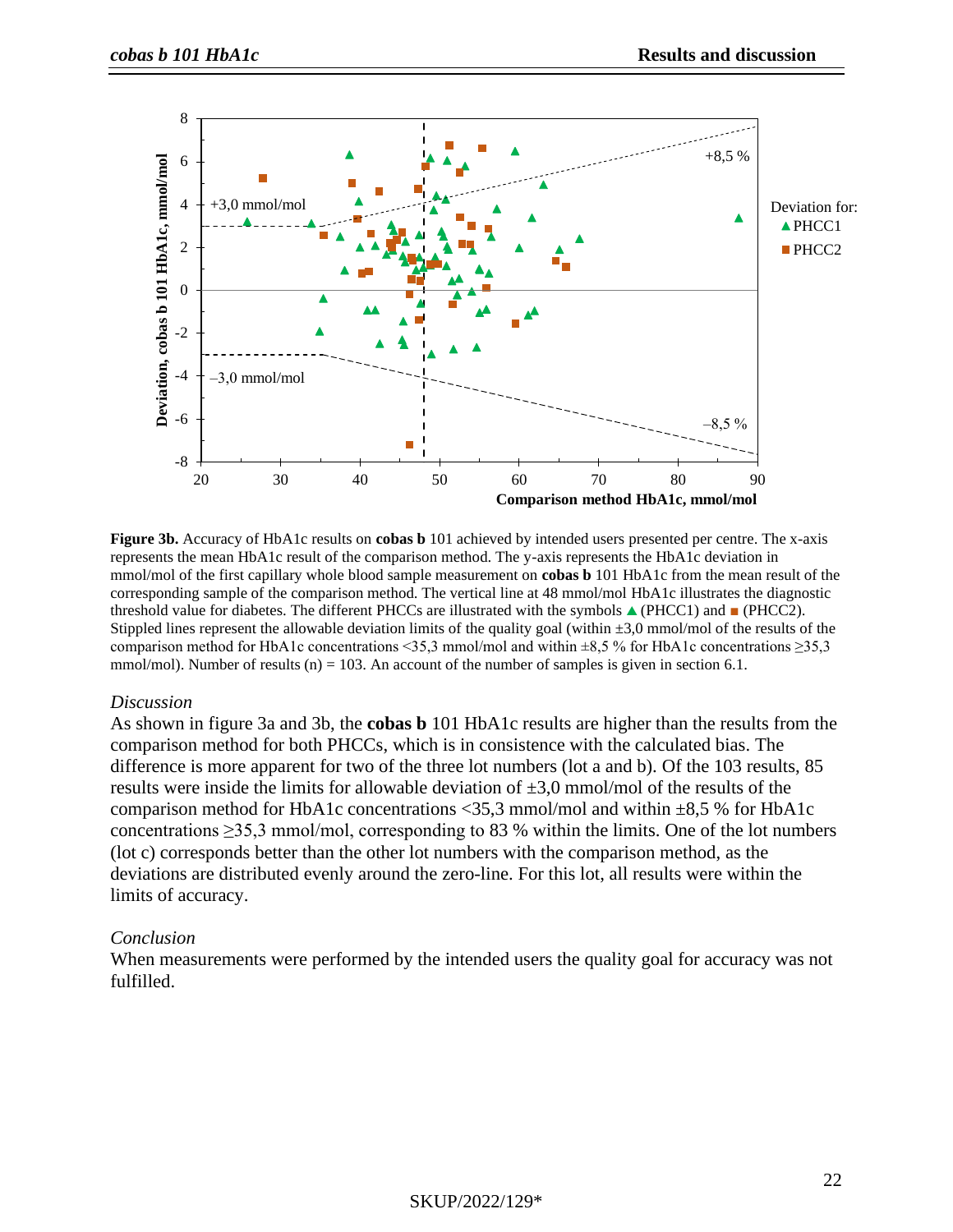## **6.4. Evaluation of user-friendliness**

## **6.4.1. Questionnaire to the evaluators**

The most important response regarding user-friendliness comes from the intended users themselves. The end-users often emphasize other aspects than those pointed out by more extensively trained laboratory personnel.

At the end of the evaluation period, the intended users filled in a questionnaire about the userfriendliness of the measurement system. SKUP has prepared detailed instructions for this.

The questionnaire is divided into four sub-areas:

Table A) Rating of operation facilities. Is the system easy to handle?

Table B) Rating of the information in the manual / insert / quick guide

Table C) Rating of time factors for the preparation and the measurement

Table D) Rating of performing internal and external analytical quality control

The intended users filled in table A and B. SKUP filled in table C and D and in addition, ratings marked with grey background in table A and B.

In the tables, the first column shows the topic for consideration. The second column in table A and B shows the rating by the users at the evaluation sites. The rest of the columns show the rating options. The overall ratings from all the evaluating sites are marked in coloured and bold text. The total rating is an overall assessment by SKUP of the described topics, and not necessarily the arithmetic mean of the rating in the rows. Consequently, a single poor rating can justify an overall poor rating, if this topic seriously influences on the user-friendliness of the system.

Unsatisfactory and intermediate ratings are marked with a number and explained below the tables. The intermediate category covers neutral ratings assessed as neither good nor bad.

An assessment of the user-friendliness is subjective, and the topics in the questionnaire may be emphasized differently by different users. The assessment can therefore vary between different persons and between the countries. This will be discussed and taken into account in the overall assessment of the user-friendliness.

*Comment* In this evaluation, the user-friendliness was assessed by: PHCC1, the opinion of three health secretaries. PHCC2, the opinion of two health secretaries.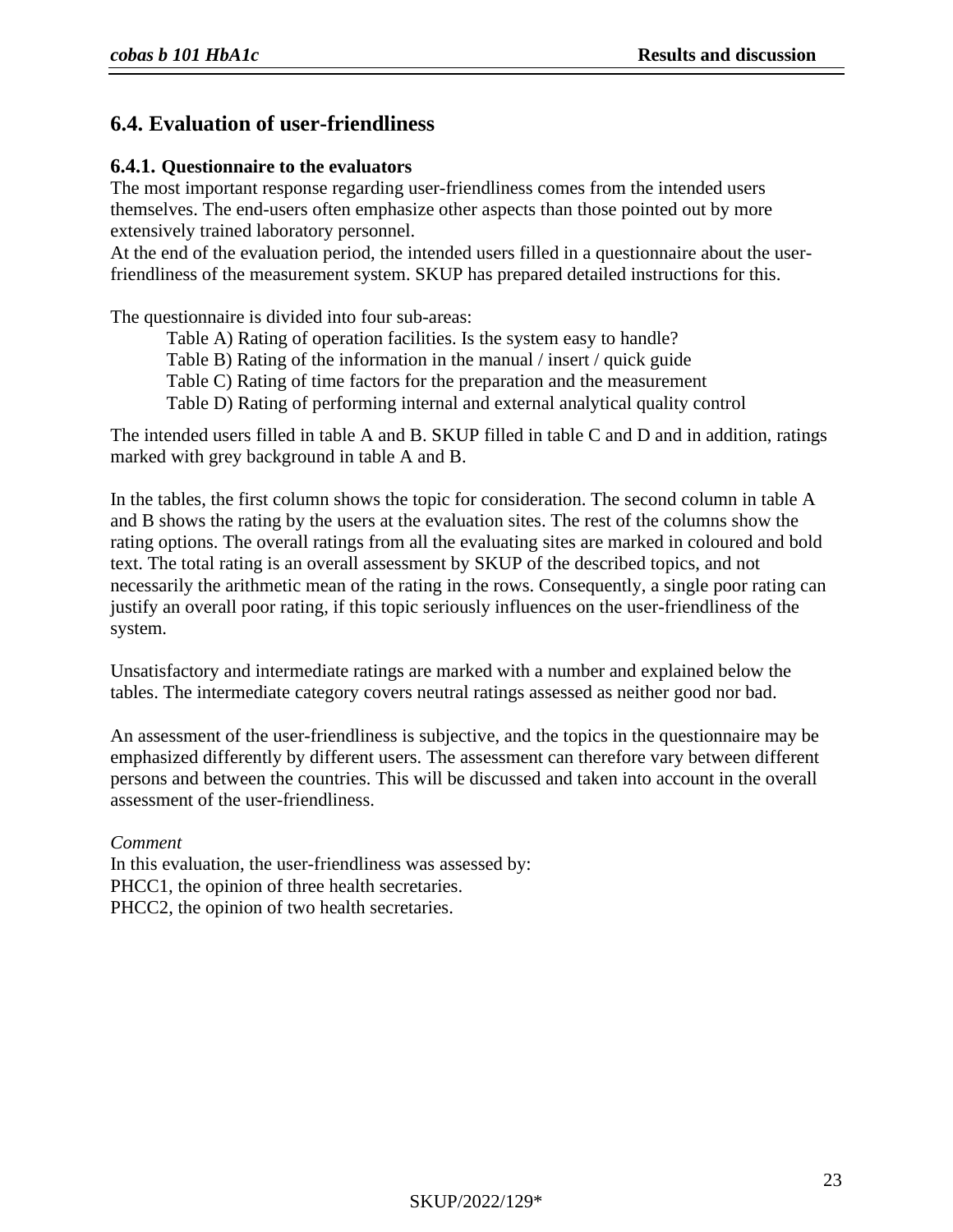| <b>Topic</b>                                      | <b>Rating</b>                | <b>Rating</b>                                  | <b>Rating</b>            | <b>Rating</b>                                 | Option     |
|---------------------------------------------------|------------------------------|------------------------------------------------|--------------------------|-----------------------------------------------|------------|
| To prepare the test / instrument                  | S, S                         | <b>Satisfactory</b>                            | Intermediate             | Unsatisfactory                                | No opinion |
| To prepare the sample                             | S, S                         | <b>Satisfactory</b>                            | Intermediate             | Unsatisfactory                                | No opinion |
| Application of specimen                           | $U^1, U^1$                   | Satisfactory                                   | Intermediate             | <b>Unsatisfactory</b> No opinion              |            |
| Specimen volume                                   | S, S                         | <b>Satisfactory</b>                            | Intermediate             | Unsatisfactory                                | No opinion |
| Number of procedure step                          | S, S                         | <b>Satisfactory</b>                            | Intermediate             | Unsatisfactory                                | No opinion |
| Instrument / test design                          | $I^{1,2}, I^1$               | Satisfactory                                   | <b>Intermediate</b>      | Unsatisfactory                                | No opinion |
| Reading of the test result                        | S, S                         | <b>Easy</b>                                    | Intermediate             | Difficult                                     | No opinion |
| Sources of errors                                 | S, U <sup>4</sup>            | <b>Satisfactory</b>                            | Intermediate             | <b>Unsatisfactory</b>                         | No opinion |
| Cleaning / Maintenance                            | $\mathbf{I}^3, \mathbf{I}^3$ | Satisfactory                                   | <b>Intermediate</b>      | Unsatisfactory                                | No opinion |
| Hygiene, when using the test                      | $S, I^3$                     | <b>Satisfactory</b>                            | <b>Intermediate</b>      | Unsatisfactory                                | No opinion |
| Size and weight of package                        | $I^2, S$                     | <b>Satisfactory</b>                            | <b>Intermediate</b>      | Unsatisfactory                                | No opinion |
| Storage conditions for tests,<br>unopened package | S                            | +2 to +30 $^{\circ}$ C                         | $+2$ to $+8$ °C          | $-20$ °C                                      |            |
| Storage conditions for tests, opened<br>package   | $\overline{\mathbf{S}}$      | +15 to +30 $^{\circ}$ C<br>max. 20 min.        | $+2$ to $+8$ °C          | $-20$ °C                                      |            |
| Environmental aspects: waste<br>handling          | S                            | <b>No precautions</b>                          | Sorted waste             | Special<br>precautions                        |            |
| Intended users                                    | S                            | <b>Health care</b><br>personnel or<br>patients | Laboratory<br>experience | <b>Biomedical</b><br>laboratory<br>scientists |            |

#### **Table A.** Rating of operation facilities

#### **Total rating by SKUP Intermediate**

 $\overline{1}$  Application of the sample into the sampling unit of the disc could be "tricky", one had to be very precise. Sometimes hard to "close" the disc.

<sup>2)</sup> The instrument together with the printer, barcode reader, cables and reagent were a bit space consuming.

<sup>3)</sup> Excess blood was thrown into the instrument during centrifuging

4) One PHCC experienced error E-216 several times: "Shock during measurements". There was construction work outside the site, and they suggested that it may have contributed to shaking of the instrument. Comment from SKUP: These errors have not been included in the conclusion of the user-friendliness and not in the calculation of technical errors.

*Additional positive comments:* Messages from the instrument were easy to understand

*Additional negative comments:* Many steps and hard to navigate in the menu of the screen in the beginning but got used to it eventually. Noise from the instrument.

## SKUP/2022/129\*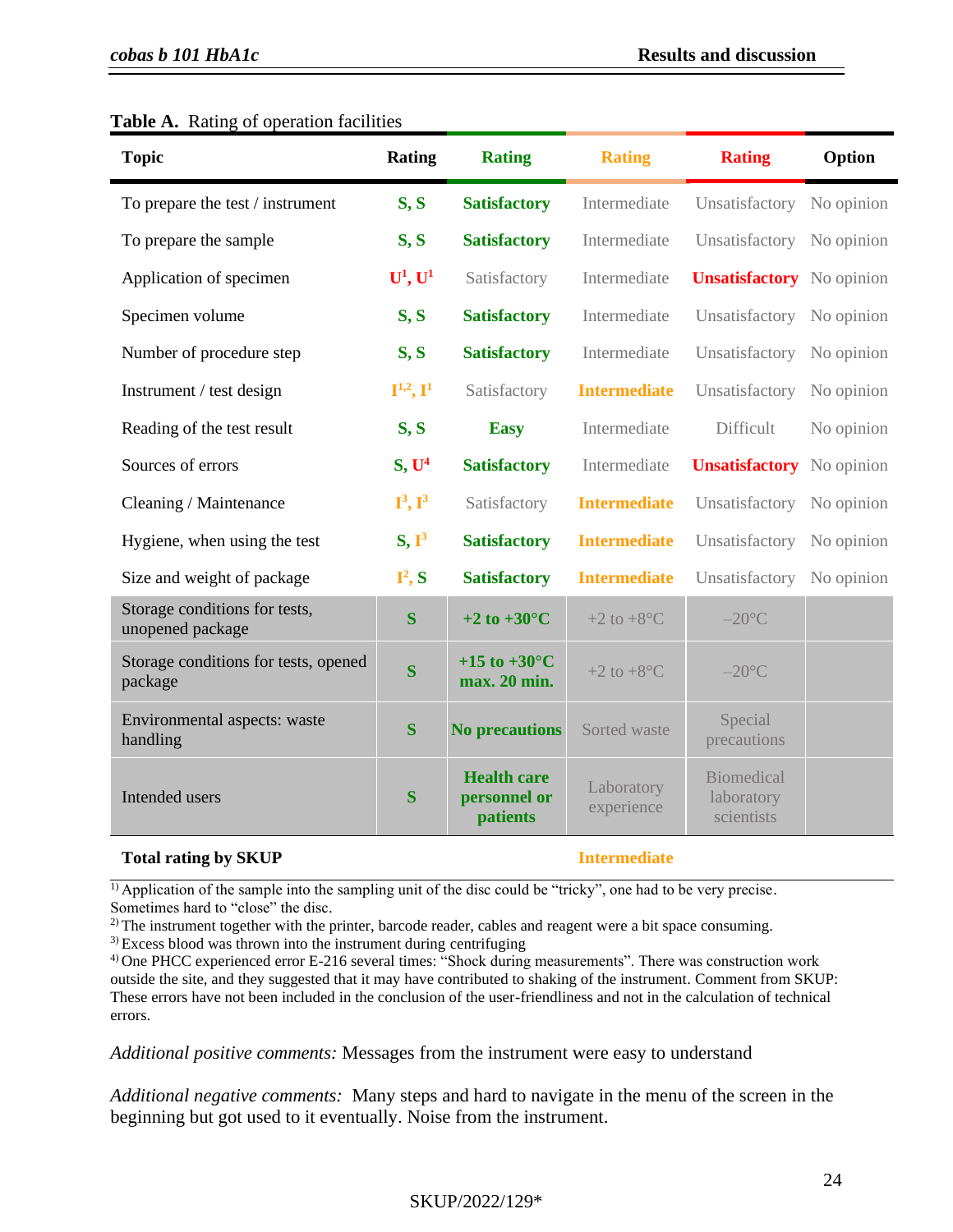| <b>Topic</b>                                      | Rating | <b>Rating</b>       | <b>Rating</b> | <b>Rating</b>             | Option     |
|---------------------------------------------------|--------|---------------------|---------------|---------------------------|------------|
| Table of contents/Index                           | S, S   | <b>Satisfactory</b> | Intermediate  | Unsatisfactory No opinion |            |
| Preparations/Pre-analytic procedure               | S, S   | <b>Satisfactory</b> | Intermediate  | Unsatisfactory No opinion |            |
| Specimen collection                               | S, S   | <b>Satisfactory</b> | Intermediate  | Unsatisfactory            | No opinion |
| Measurement procedure                             | S, S   | <b>Satisfactory</b> | Intermediate  | Unsatisfactory            | No opinion |
| Reading of result                                 | S, S   | <b>Satisfactory</b> | Intermediate  | Unsatisfactory No opinion |            |
| Description of the sources of error               | S, S   | <b>Satisfactory</b> | Intermediate  | Unsatisfactory No opinion |            |
| Help for troubleshooting                          | S, S   | <b>Satisfactory</b> | Intermediate  | Unsatisfactory No opinion |            |
| Readability / Clarity of presentation             | S, S   | <b>Satisfactory</b> | Intermediate  | Unsatisfactory No opinion |            |
| General impression                                | S, S   | <b>Satisfactory</b> | Intermediate  | Unsatisfactory No opinion |            |
| Measurement principle                             |        | <b>Satisfactory</b> | Intermediate  | Unsatisfactory            |            |
| Available insert in Danish,<br>Norwegian, Swedish |        | <b>Satisfactory</b> | Intermediate  | Unsatisfactory            |            |
| <b>Total rating by SKUP</b>                       |        | <b>Satisfactory</b> |               |                           |            |

**Table B.** Rating of the information in the manual and quick guide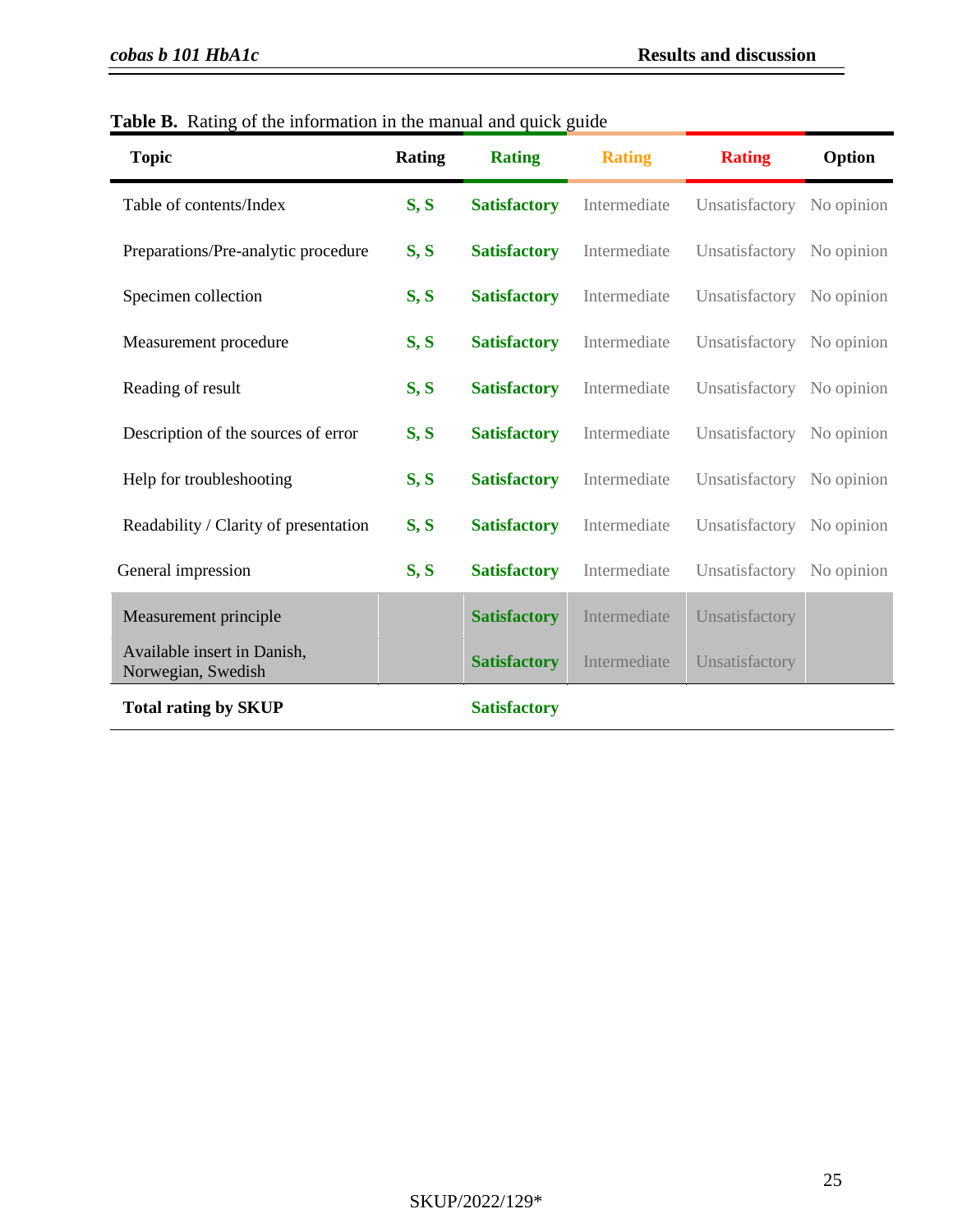| Table C. Rating of time factors (filled in by SKUP) |  |  |  |  |
|-----------------------------------------------------|--|--|--|--|
|                                                     |  |  |  |  |

| <b>Topic</b>                                    | <b>Rating</b>               | <b>Rating</b>     | <b>Rating</b> |
|-------------------------------------------------|-----------------------------|-------------------|---------------|
| Required training time.                         | $<$ 2 hours                 | 2 to 8 hours      | $>8$ hours    |
| Durations of preparations / Pre-analytical time | $<$ 6 min.                  | $6$ to 10 min.    | $>10$ min.    |
| Duration of analysis                            | $<$ 10 min.                 | $10$ to $20$ min. | $>20$ min.    |
| Stability of test, unopened package             | $>5$ months                 | 3 to 5 months     | $<$ 3 months  |
| Stability of test, opened package               | $>30$ day or<br>disposable* | 14 to 30 days     | $<$ 14 days   |
| Stability of quality control material, unopened | $>5$ months                 | 3 to 5 months     | $<$ 3 months  |
| Stability of quality control material, opened   | $>6$ days or<br>disposable  | 2 to 6 days       | $\leq$ 1 day  |
| <b>Total rating by SKUP</b>                     | <b>Satisfactory</b>         |                   |               |

\*The test discs should be used within 20 minutes after the pouch is opened.

| Table D. Rating of analytical quality control (filled in by SKUP) |  |  |  |  |  |  |  |  |  |
|-------------------------------------------------------------------|--|--|--|--|--|--|--|--|--|
|-------------------------------------------------------------------|--|--|--|--|--|--|--|--|--|

| <b>Topic</b>                               | <b>Rating</b>       | <b>Rating</b> | <b>Rating</b>  |
|--------------------------------------------|---------------------|---------------|----------------|
| Reading of the internal quality control    | <b>Satisfactory</b> | Intermediate  | Unsatisfactory |
| Usefulness of the internal quality control | <b>Satisfactory</b> | Intermediate  | Unsatisfactory |
| External quality control                   | <b>Satisfactory</b> | Intermediate  | Unsatisfactory |
| <b>Total rating by SKUP</b>                | <b>Satisfactory</b> |               |                |

## **6.4.2. Assessment of the user-friendliness**

*Assessment of the operation facilities (table A)*  The operation facilities were in total assessed as intermediate. The motivations for the lower ratings mainly concerned the handling of the test discs.

*Assessment of the information in the manual (table B)* The manual and the quick guide were assessed as satisfactory.

*Assessment of time factors (table C)*

The time factors were assessed as satisfactory.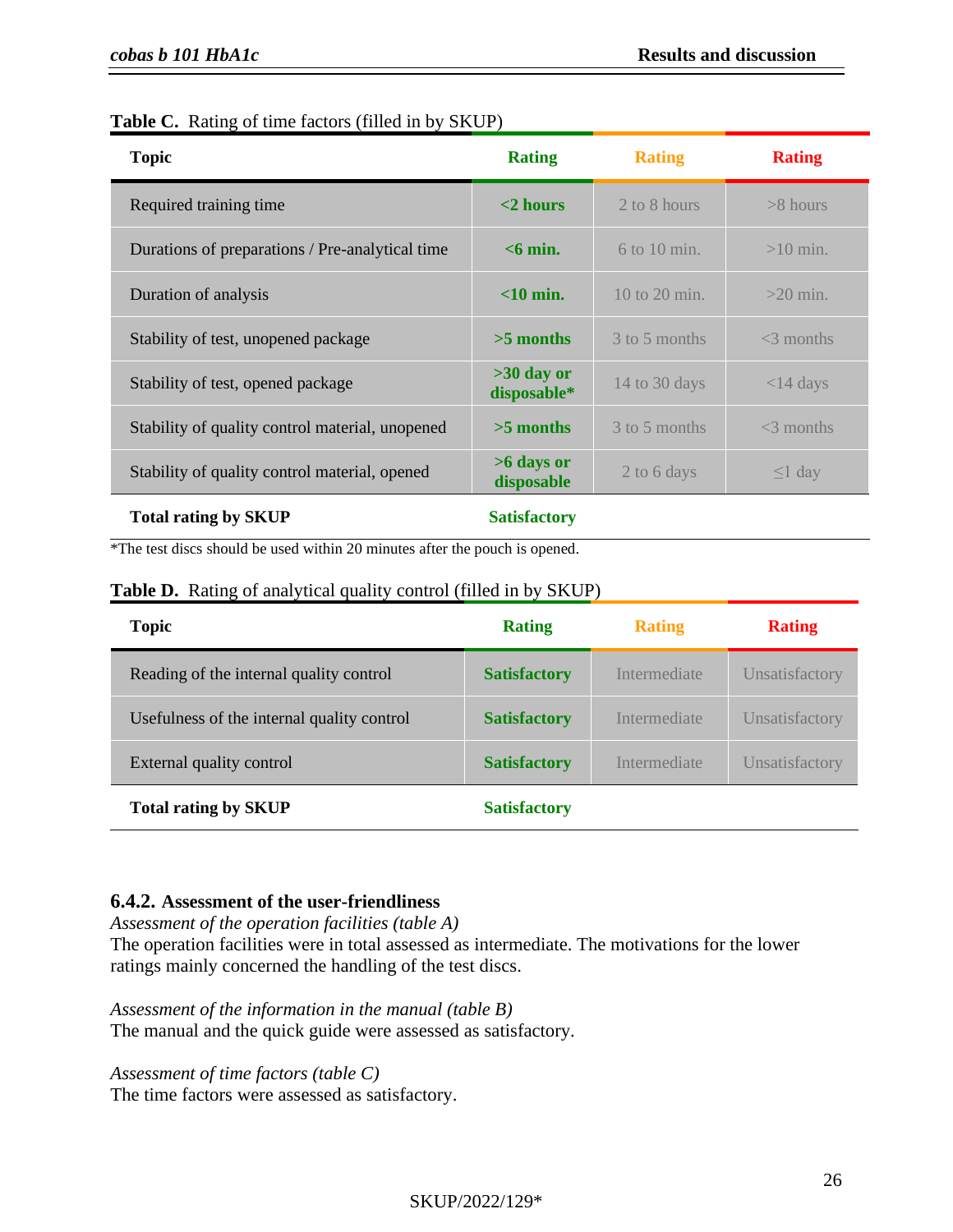## *Assessment of analytical quality control possibilities (table D)*

The imprecision achieved with the internal analytical quality control material was above the repeatability of the patient samples, i.e., less possibilities to discover errors in the analytical system. In all, the analytical quality control possibilities were assessed as satisfactory.

#### *Conclusion*

The user-friendliness of **cobas b** 101 HbA1c was rated as intermediate. The quality goal for userfriendliness was not fulfilled.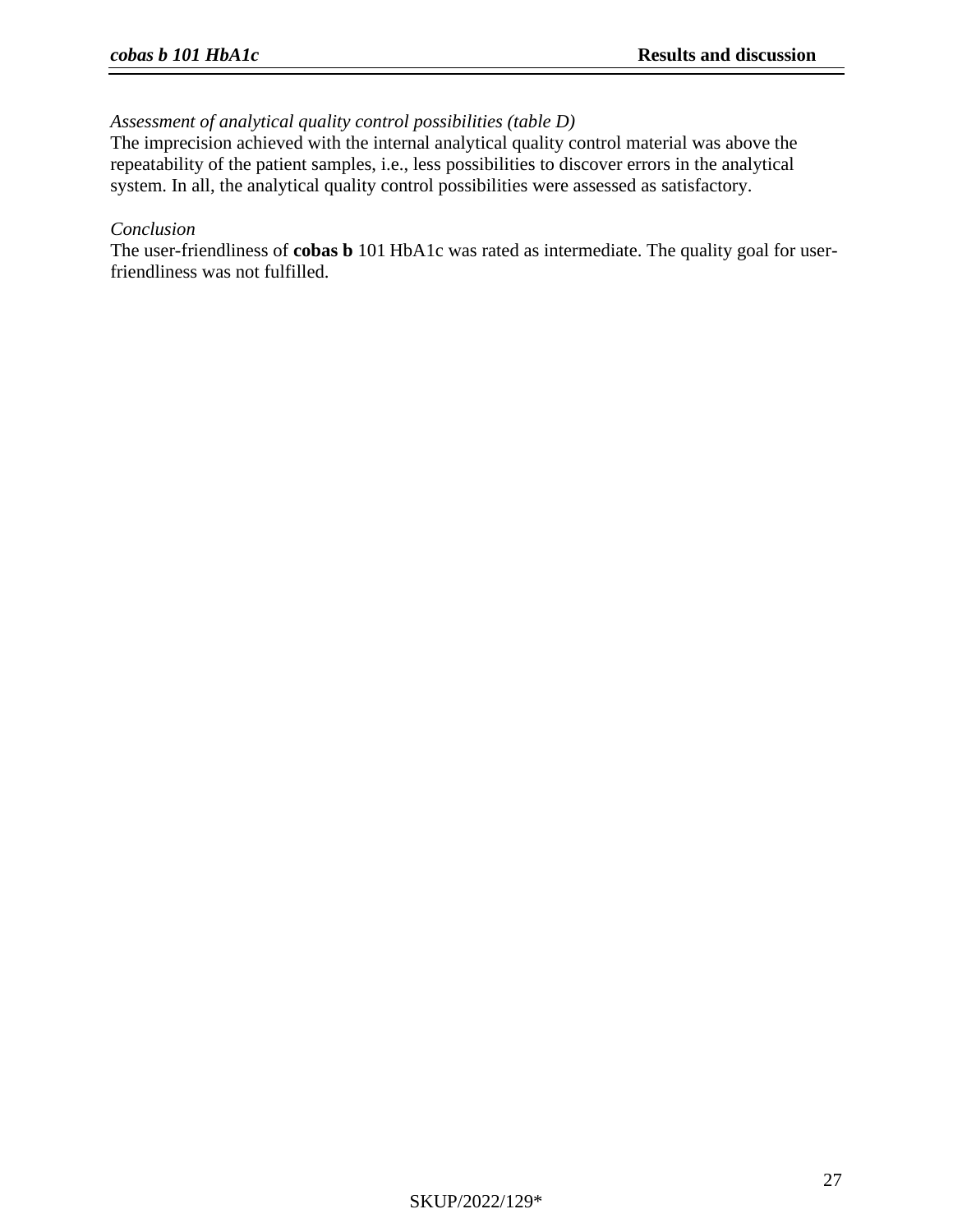# **7. References**

- 1. Christensen NG., Monsen G. & Sandberg S. Utprøving av analyseinstrumenter, 1997. Alma Mater Forlag ISBN 82-419-0230-1.
- 2. Weykamp CW. *et al*. The analytical goals for hemoglobin A1c measurement in IFCC units and national glycohemoglobin standardization program units are different. Clin Chem 2011; 57: 1204 – 1206.
- 3. DSKB. Rapport fra VUK om HbA1c. Analysekvalitetskrav til HbA1c ved brug til diagnostik og monitorering af diabetes (2011). https://dskb.dk/wpcontent/uploads/2020/11/VUK-HbA1c.pdf (accessed 2021-12-17)
- 4. The Norwegian Directorate of Health. https://www.helsedirektoratet.no/tema/diabetes#diagnostiske-kriterier-fordiabetessterk-anbefaling (accessed 2021-12-17)
- 5. Noklus. https://www.noklus.no/media/lexh2sbo/innsnevring-av-kvalitetskrav-forhba1c\_2019.pdf (accessed 2021-12-17)
- 6. Equalis. https://www.equalis.se/sv/produktertjanster/kunskapsstod/rekommendationer/kvalitetsmal-for-hba1c-metoder-viddiagnostik-av-typ-2-diabetes-s006/ (accessed 2021-12-17)
- <span id="page-26-0"></span>7. DSKB-nyt 2/2021. Analysekrav til HbA1c på POCT-udstyr ved SKUP-afprøvning. https://dskb.dk/wp-content/uploads/2021/06/202102\_DSKBnyt\_web.pdf (accessed 2021-09-22)
- <span id="page-26-1"></span>8. The IFCC – UPAC terminology for properties and units. http://www.ifcc.org/ifcc-scientific-division/sd-committees/c-npu/npusearch/ (accessed 2021-12-17)
- <span id="page-26-2"></span>9. Kaiser P. *et al.* Modified HPLC-electrospray ionization/mass spectrometry method for HbA1c based on IFCC reference measurement procedure. Clin Chem 2008; 54  $(6)$ : 1018 – 1022.
- <span id="page-26-5"></span>10. Burnett RW. Accurate estimation of standard deviations for quantitative methods used in clinical chemistry. Clin Chem 1975; 21 (13): 1935 – 1938.
- <span id="page-26-3"></span>11. Krutchkoff RG. Classical and inverse regression methods of calibration. Technometrics 1967; 9 (3): 425 – 439.
- <span id="page-26-4"></span>12. Tellinghuisen J. Inverse vs. classical calibration for small data sets. Fresenius J. Anal. Chem. 2000; 368 (6): 585 – 588.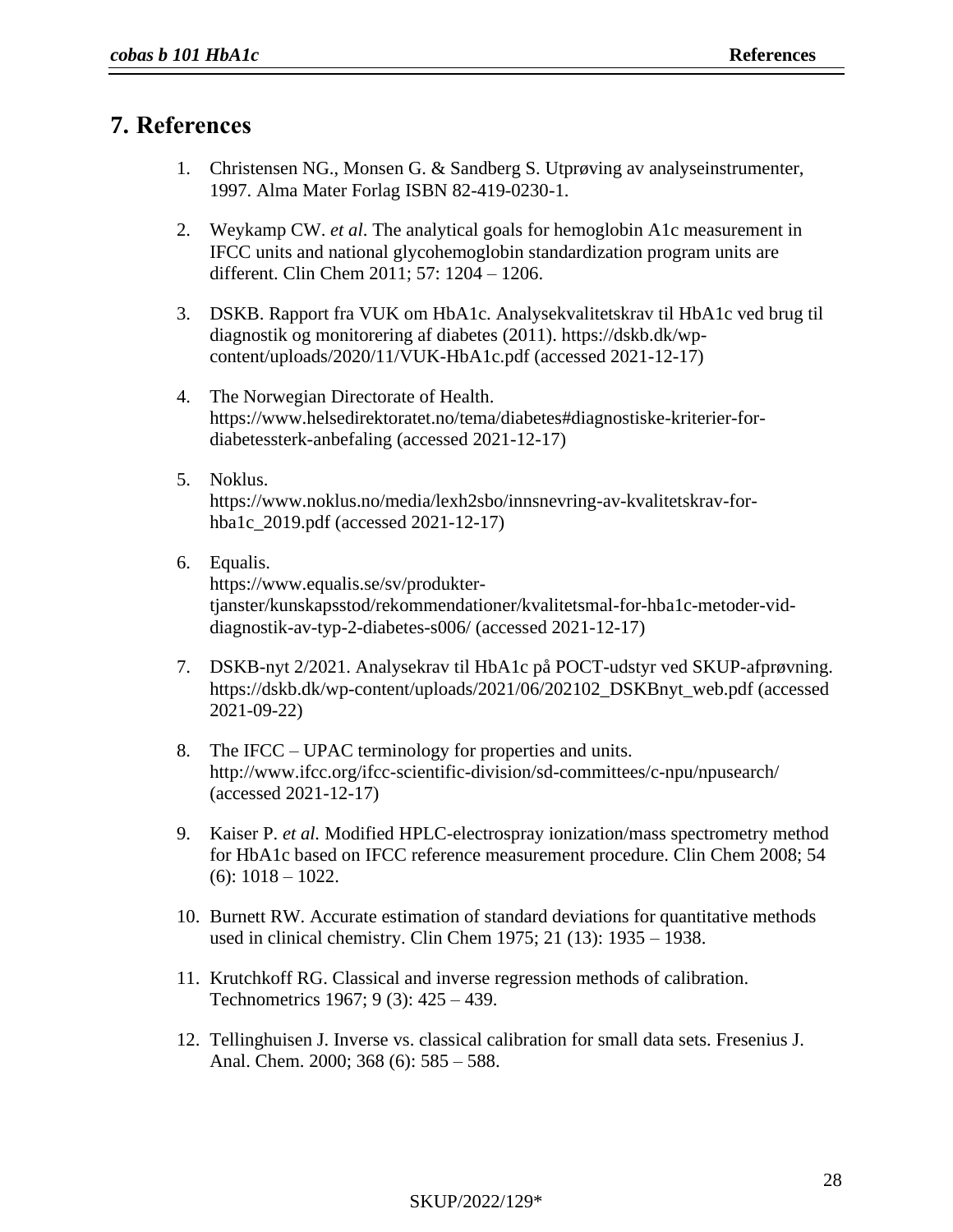# **Attachments**

- 1. The organisation of SKUP
- 2. Facts about **cobas b** 101 HbA1c
- 3. Information about manufacturer, retailers and marketing
- 4. Product specifications for this evaluation, **cobas b** 101 HbA1c
- 5. Statistical expressions and calculations
- 6. Data, HbA1c results from the comparison method
- 7. Raw data, internal analytical quality control results, **cobas b** 101 HbA1c, intended users
- 8. Raw data, **cobas b** 101 HbA1c results, intended users

Attachments with data are included only in the copy to Roche Diagnostics Denmark and Roche Diagnostics Norway.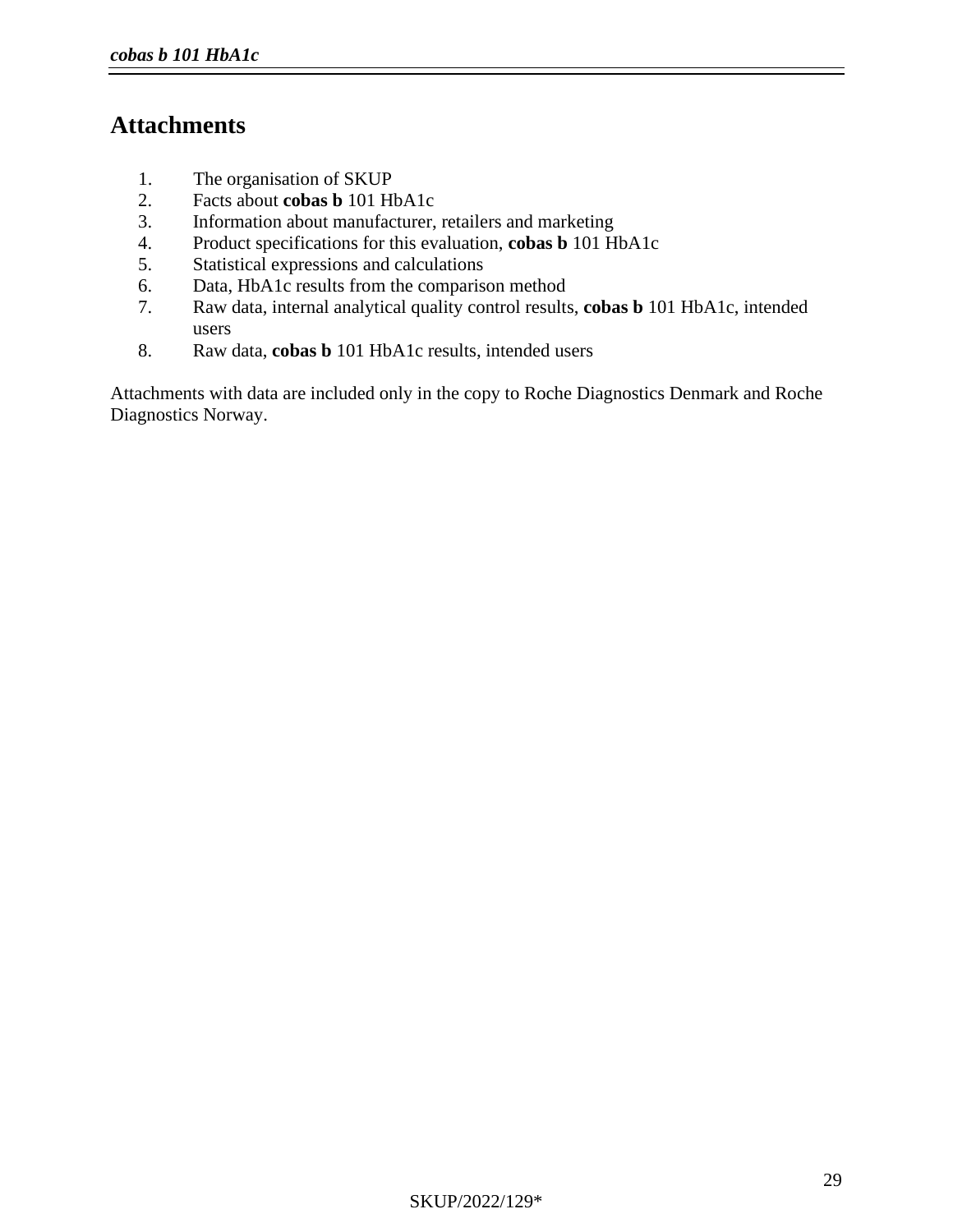# **The organisation of SKUP**

*Scandinavian evaluation of laboratory equipment for point of care testing*, *SKUP*, is a cooperative commitment of  $DEKS<sup>1</sup>$  in Denmark, Noklus<sup>2</sup> in Norway and Equalis<sup>3</sup> in Sweden. SKUP was established in 1997 at the initiative of laboratory medicine professionals in the three countries. SKUP is led by a Scandinavian *steering committee* and the secretariat is located at Noklus in Bergen, Norway.

*The purpose of* SKUP is to improve the quality of near patient testing in Scandinavia by providing objective and supplier-independent information about analytical quality and userfriendliness of laboratory equipment. This information is generated by organising SKUP *evaluations*.

SKUP offers manufacturers and suppliers evaluations of laboratory equipment for point of care testing. Provided the equipment is not launched onto the Scandinavian market, it is possible to have a confidential pre-marketing evaluation. The company requesting the evaluation pays the actual testing costs and receives in return an impartial evaluation.

There are *general guidelines* for all SKUP evaluations and for each evaluation a specific *SKUP protocol* is worked out in co-operation with the manufacturer or their representatives. SKUP signs *contracts* with the requesting company and the evaluating laboratories. The analytical results are assessed according to *pre-set quality goals*. To fully demonstrate the quality of a product, the *end-users* should be involved in the evaluations.

Each evaluation is presented in a *SKUP report* to which a unique *report code* is assigned. The code is composed of the acronym SKUP, the year the report was completed and a serial number. A report code, followed by an asterisk (\*), indicates an evaluation with a more specific objective. The asterisk is explained on the front page of these protocols and reports.

SKUP reports are published at www.skup.org.

\_\_\_\_\_\_\_\_\_\_\_\_\_\_\_\_\_\_\_\_ <sup>1</sup> DEKS (Danish Institute for External Quality Assurance for Laboratories in the Health Sector) is a non-profit organisation owned by the Capital Region of Denmark on behalf of all other Regions in Denmark.

<sup>2</sup> Noklus (Norwegian Organization for Quality Improvement of Laboratory Examinations) is a national not for profit organisation governed by a management committee consisting of representatives from the Norwegian Government, the Norwegian Medical Association and the Norwegian Society of Medical Biochemistry, with the Norwegian Association of Local and Regional Authorities (KS) as observer.

<sup>&</sup>lt;sup>3</sup> Equalis AB (External quality assessment in laboratory medicine in Sweden) is a limited company in Uppsala, Sweden, owned by "Sveriges Kommuner och Regioner" (Swedish Association of Local Authorities and Regions), "Svenska Läkaresällskapet" (Swedish Society of Medicine) and IBL (Swedish Institute of Biomedical Laboratory Science).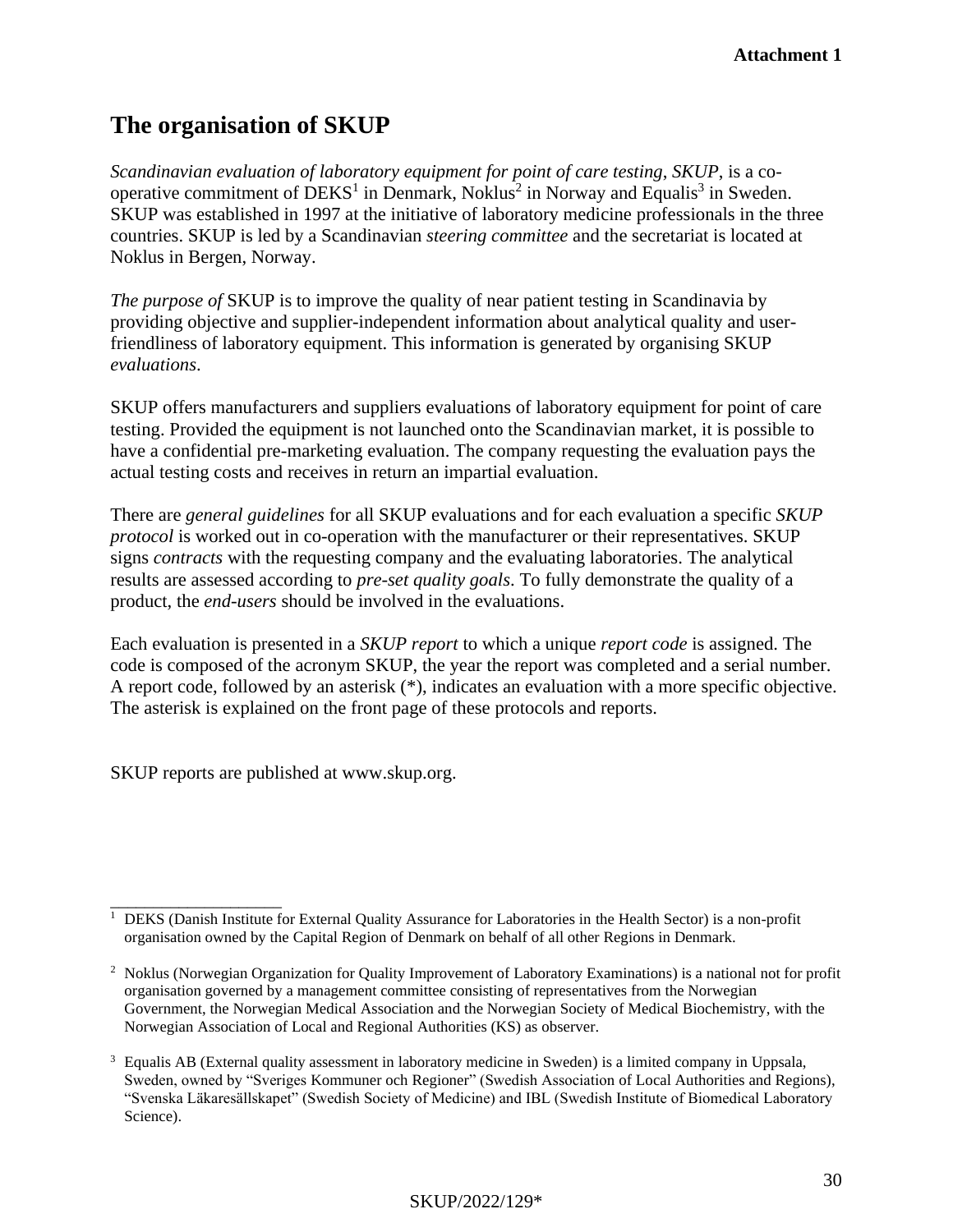## **Fact about cobas b 101 HbA1c**

This form is filled in by Roche Diagnostics.

| Name of<br>the measurement system                  | cobas b 101                                                                                                                                                                                                                                                  |
|----------------------------------------------------|--------------------------------------------------------------------------------------------------------------------------------------------------------------------------------------------------------------------------------------------------------------|
| Dimensions and weight                              | Width: 135 mm Depth: 234 mm Height: 184 mm<br>Weight: $2.0 \text{ kg}$ (without power adapter + cable)                                                                                                                                                       |
| Components of<br>the measurement system            | · cobas b 101 system<br>• Power adapter<br>• Power cable<br>• HbA1c Test                                                                                                                                                                                     |
| Measurand                                          | HbA1c                                                                                                                                                                                                                                                        |
| Sample material                                    | Fresh capillary blood, lithium-heparinised or K2- or K3-EDTA<br>venous blood                                                                                                                                                                                 |
| Sample volume                                      | $2 \mu L$                                                                                                                                                                                                                                                    |
| Measuring principle                                | Immunturbidimetric method                                                                                                                                                                                                                                    |
| Traceability                                       | This method has been standardized against the IFCC reference<br>method for the measurement of HbA1c in human blood and can<br>be transferred to results traceable to DCCT/NGSP by calculation.<br>Each disc lot of the cobas HbA1c Test is traceable to IFCC |
| Calibration                                        | The instrument automatically reads in the lot-specific calibration<br>data from the barcode information printed on the disc,<br>eliminating the need for calibration by the user                                                                             |
| Measuring range                                    | $20 - 130$ mmol/mol (IFCC) or $4 - 14$ % (DCCT/NGSP)                                                                                                                                                                                                         |
| Haematocrit range                                  | $30\% - 55\%$                                                                                                                                                                                                                                                |
| Measurement time                                   | 5 minutes and 20 seconds                                                                                                                                                                                                                                     |
| Operating conditions                               | +15 °C to +32 °C                                                                                                                                                                                                                                             |
| Electrical power supply                            | Yes                                                                                                                                                                                                                                                          |
| Recommended regular<br>maintenance                 | No                                                                                                                                                                                                                                                           |
| Package contents                                   | • cobas b 101 system<br>• Power adapter<br>· Power cable<br>• Optical check disc                                                                                                                                                                             |
| Necessary equipment not included<br>in the package | N <sub>o</sub>                                                                                                                                                                                                                                               |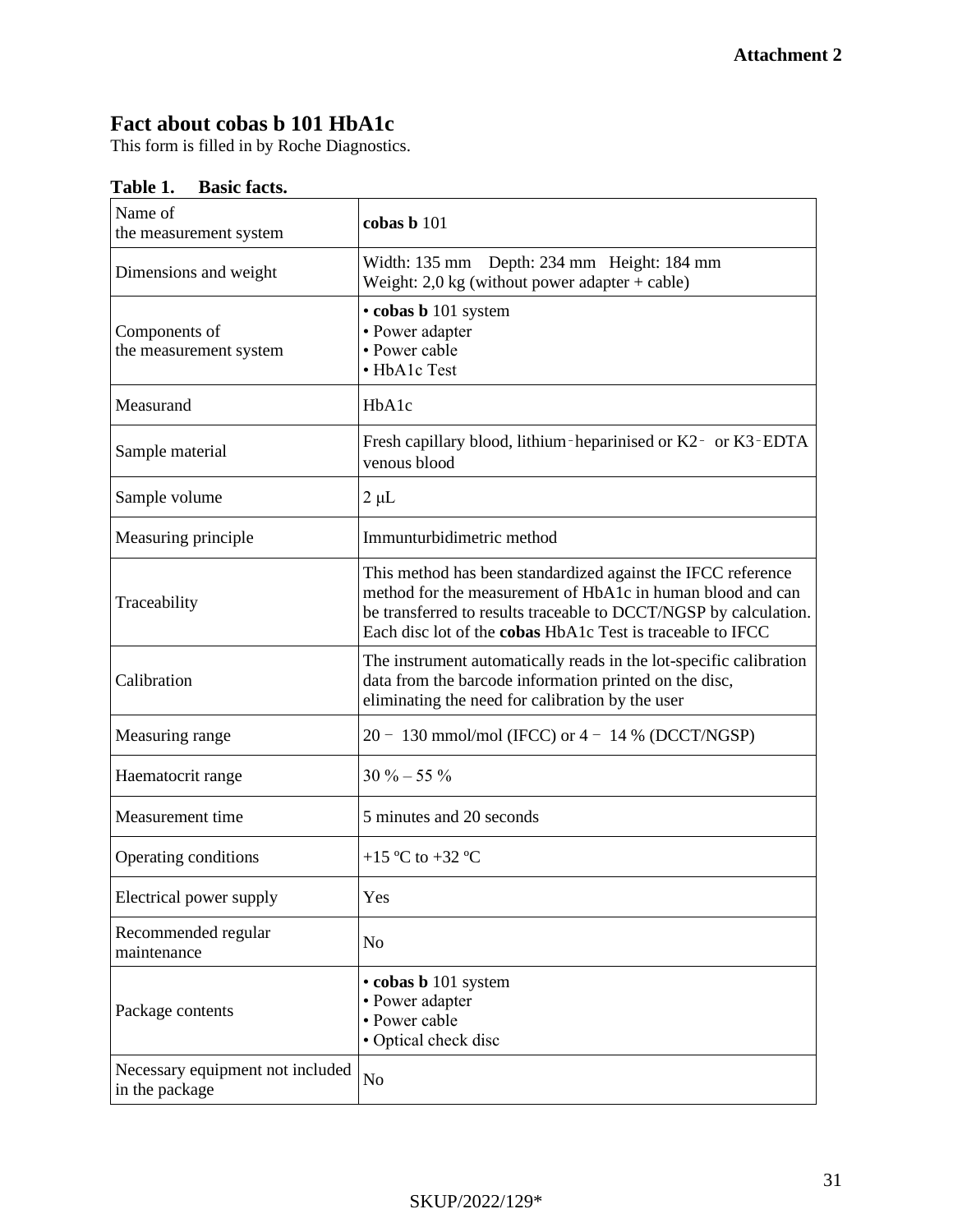| Is input of patient identification<br>possible?                                                                                  | Yes                                                                                                                                                                                                                                                   |
|----------------------------------------------------------------------------------------------------------------------------------|-------------------------------------------------------------------------------------------------------------------------------------------------------------------------------------------------------------------------------------------------------|
| Is input of operator identification<br>possible?                                                                                 | Yes                                                                                                                                                                                                                                                   |
| Can the instrument be connected<br>to a bar-code reader?                                                                         | Yes                                                                                                                                                                                                                                                   |
| Can the instrument be connected<br>to a printer?                                                                                 | Yes                                                                                                                                                                                                                                                   |
| What can be printed?                                                                                                             | Patient ID<br>Patient date of birth<br>Operator name<br>Test name<br>Date and time when result was generated<br>Results<br>Comment<br>Date and time when result was printed<br>Facility information<br>Patient name<br>Operator ID<br>Disc lot number |
| Can the instrument be connected<br>to a PC?                                                                                      | Yes                                                                                                                                                                                                                                                   |
| Can the instrument communicate<br>with LIS (Laboratory Information<br>System)?<br>If yes, is the communication<br>bidirectional? | Yes and yes                                                                                                                                                                                                                                           |
| What is the storage capacity of the<br>instrument and what is stored in<br>the instrument?                                       | 5.000 patient test results<br>500 control test results<br>500 sets of patient information<br>50 sets of operator information, including 5 for<br>administrators                                                                                       |
| Is it possible to trace/search for<br>measurement results?                                                                       | Yes                                                                                                                                                                                                                                                   |

## **Table 2. Post analytical traceability.**

## **Table 3. Facts about the reagent/test strips/test cassettes.**

| Name of the reagent/test<br>strips/test cassettes | cobas b 101 HbA1c Test                                          |
|---------------------------------------------------|-----------------------------------------------------------------|
| Stability                                         | Stored at $2 - 30$ °C, until the expiration date printed on the |
| in unopened sealed vial                           | pouch                                                           |
| Stability<br>in opened vial                       | 20 minutes                                                      |
| Package contents                                  | 10 tests                                                        |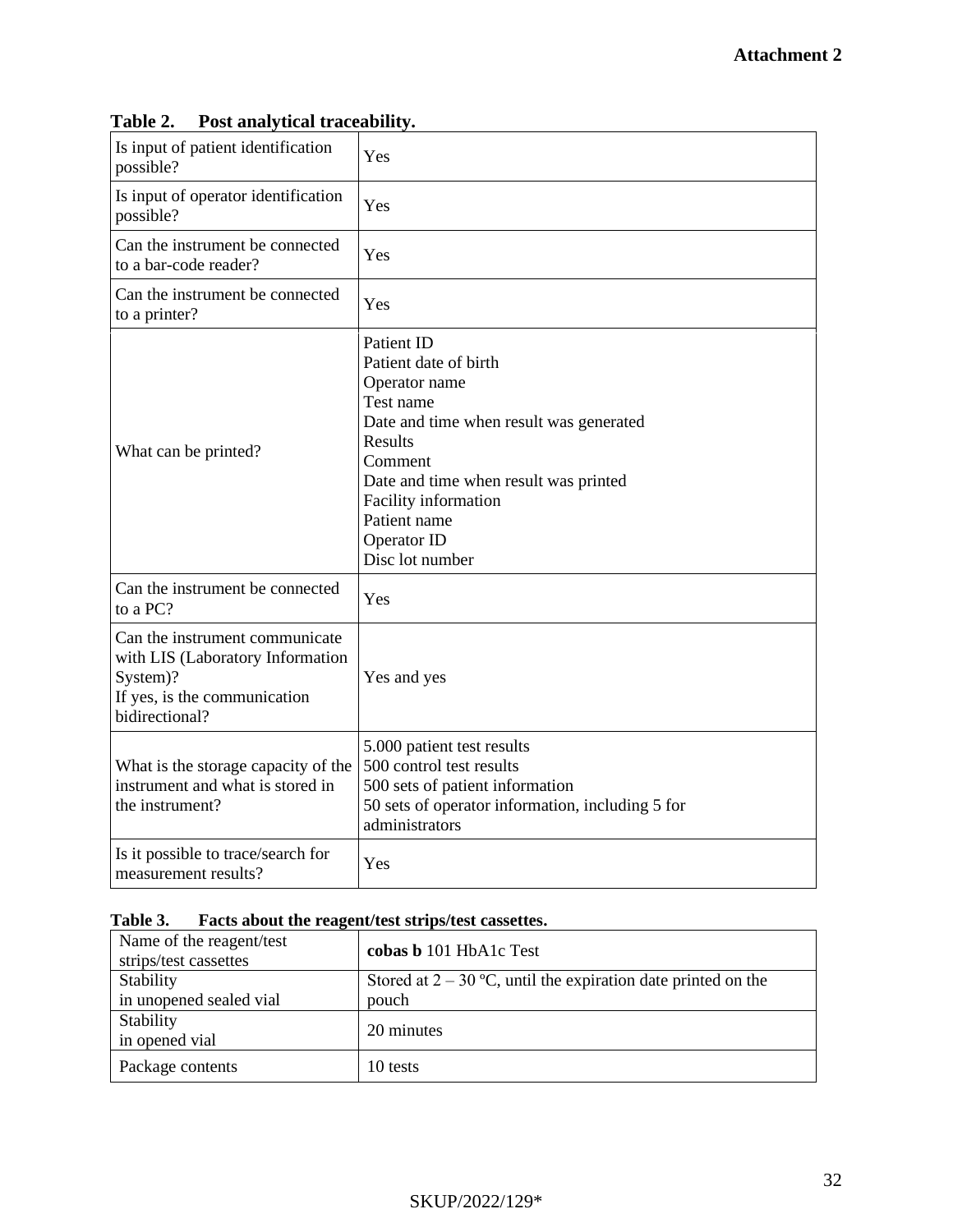## **Table 4. Quality control.**

| Electronic self check                       | Yes, Use Optical check disc every day                                                                                                                   |  |
|---------------------------------------------|---------------------------------------------------------------------------------------------------------------------------------------------------------|--|
| Recommended control materials<br>and volume | cobas HbA1c Control<br>Level 1, 2 bottles 1 mL each, normal range<br>Level 2, 2 bottles 1 mL each, pathologic range                                     |  |
| Stability<br>in unopened sealed vial        | Up to the stated expiration date at $2 - 8$ °C                                                                                                          |  |
| Stability<br>in opened vial                 | 7 days at 20 – 25 °C or 30 days at 2 – 8 °C                                                                                                             |  |
| Package contents                            | • 2 x 1 mL Control Level 1 (normal range)<br>• 2 x 1 mL Control Level 2 (pathologic range)<br>$\cdot$ 1 x QC info disc<br>• 2 x 2 droppers, color coded |  |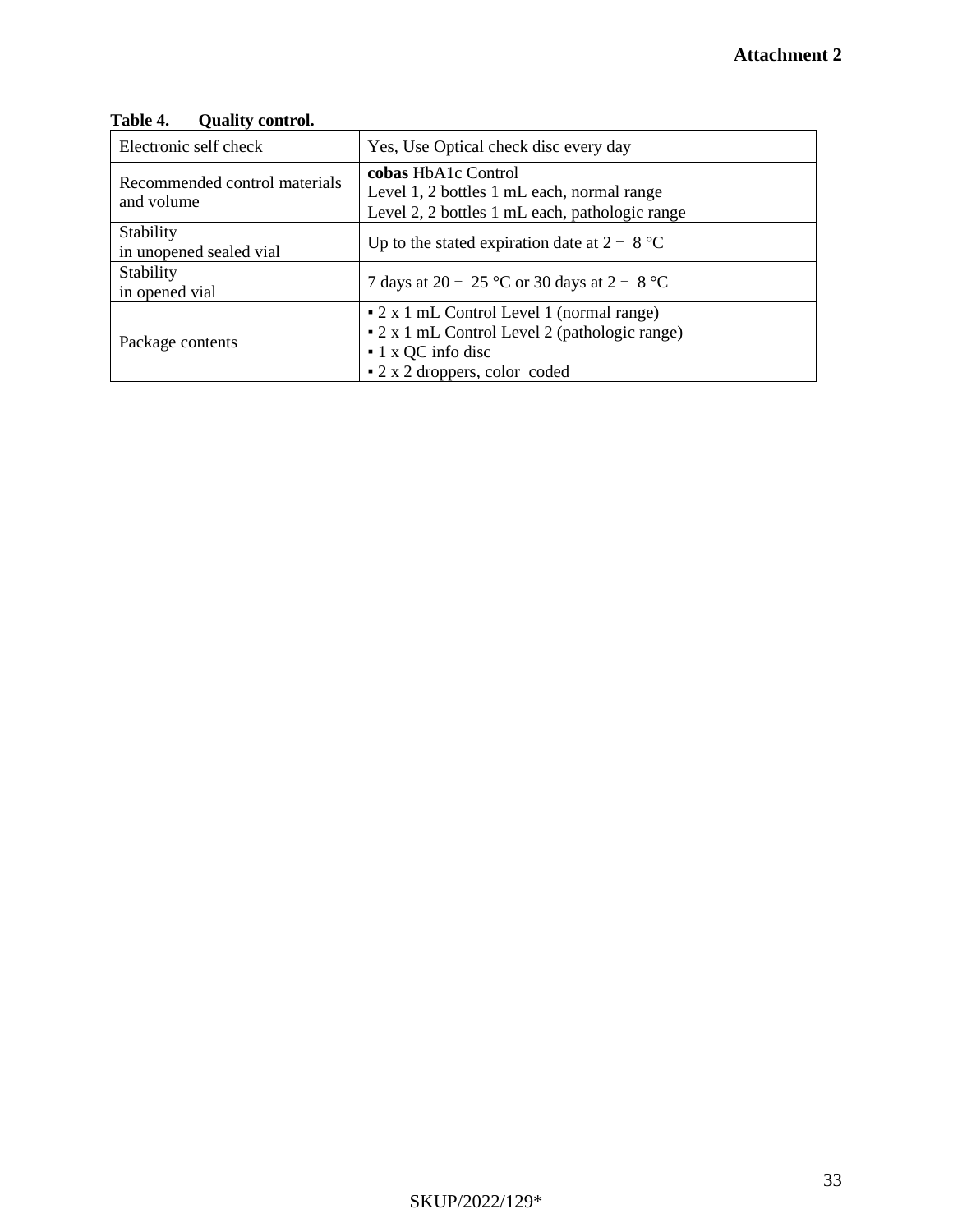# **Information about manufacturer, retailers and marketing**

This form is filled in by Roche Diagnostics.

**Table 1. Marketing information.**

| Manufacturer                                               | <b>Roche Diagnostics GmbH</b>                                           |  |  |
|------------------------------------------------------------|-------------------------------------------------------------------------|--|--|
| Retailers in Scandinavia                                   | Denmark: Abena A/S, OneMed A/S and Mediq Danmark A/S                    |  |  |
|                                                            | <b>Norway:</b> Norengros AS                                             |  |  |
|                                                            | Sweden: Not launched                                                    |  |  |
| In which countries is the system<br>marketed               | $Globally \n\boxtimes$<br>Scandinavia $\boxtimes$<br>Europe $\boxtimes$ |  |  |
| Date for start of marketing the<br>system in Scandinavia   | April 2013                                                              |  |  |
| Date for CE-marking                                        | 17.12.2012 and 20.07.2016                                               |  |  |
| In which Scandinavian languages<br>is the manual available | Danish, Norwegian and Swedish                                           |  |  |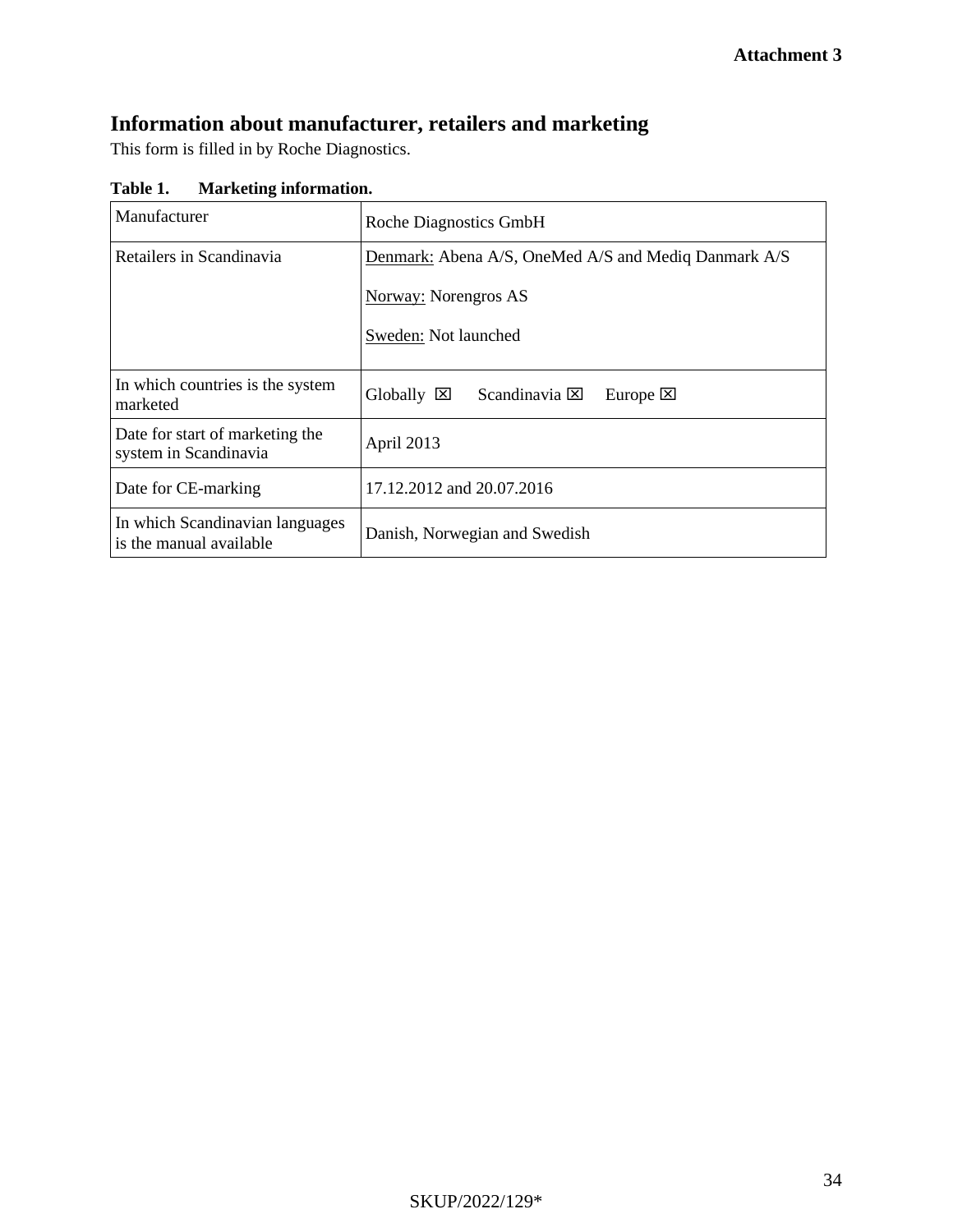# **Product specifications for this evaluation, cobas b 101 HbA1c**

| Serial no    | <b>Used by</b>    |
|--------------|-------------------|
| SN-Q60081177 | PHCC <sub>1</sub> |
| SN-Q60081179 | PHCC <sub>2</sub> |

*cobas b 101 HbA1c instrument serial numbers*

*cobas b 101 HbA1c test discs*

| Lot no    | <b>Alias</b>    | <b>Expiry date</b> | Used by               |
|-----------|-----------------|--------------------|-----------------------|
| 029043-01 | Lot a           | 2022-02-28         | Both evaluation sites |
| 018042-01 | Lot $\mathbf b$ | 2022-03-31         | Both evaluation sites |
| 030042-01 | Lot c           | 2022-03-31         | Both evaluation sites |

*cobas b 101 HbA1c internal analytical quality control kit liquid controls*

| <b>Control</b> | Lot no | <b>Expiry date</b> | <b>Used by</b>        |
|----------------|--------|--------------------|-----------------------|
| Level 1        | 004223 | 2022-04-30         | Both evaluation sites |
| Level 2        |        |                    |                       |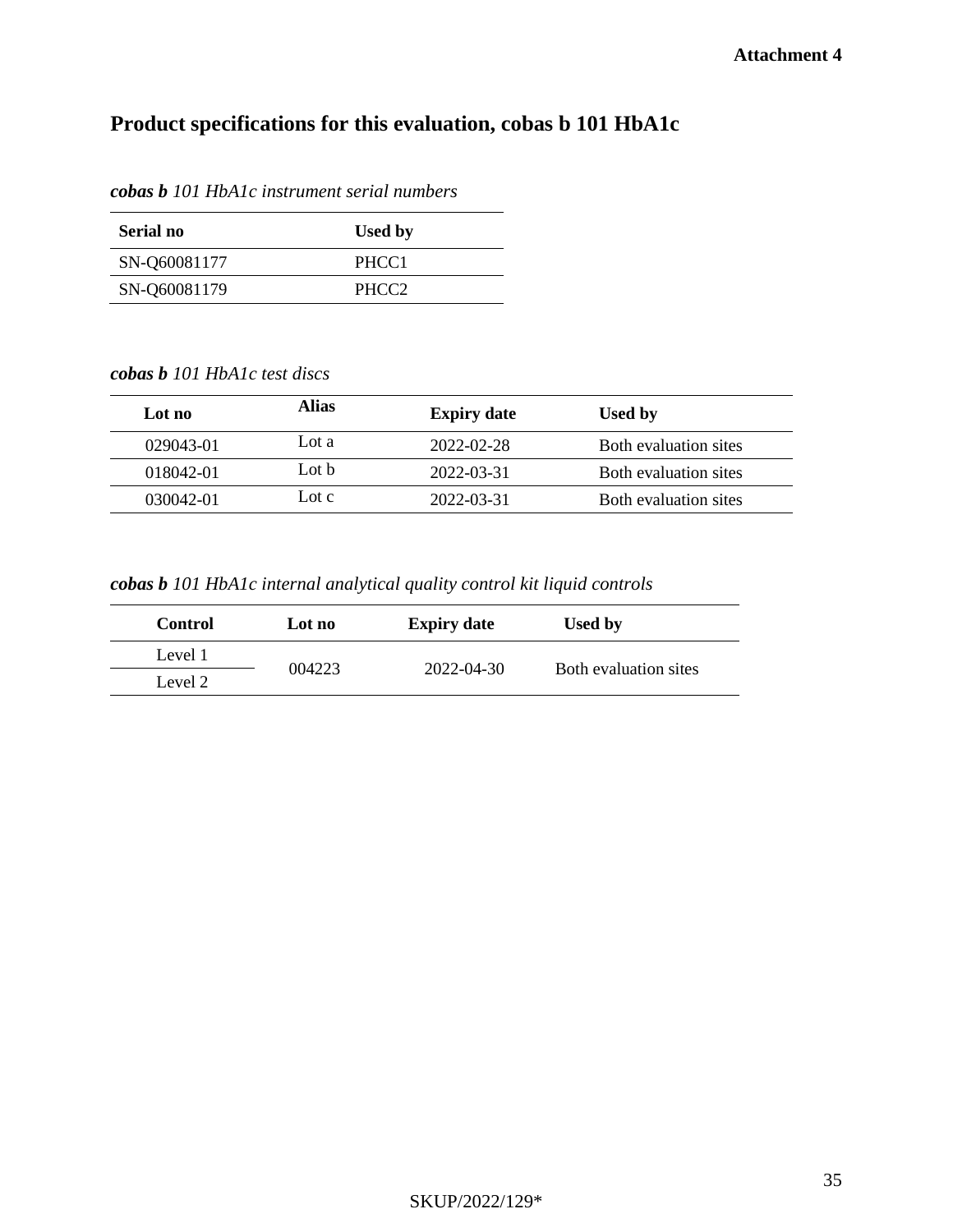# **Statistical expressions and calculations**

This chapter with standardised text deals with the statistical expressions and calculations used by SKUP. The statistical calculations will change according to the type of evaluation. The descriptions in this document are valid for evaluations of quantitative methods with results on the ratio scale.

## **Statistical terms and expressions**

The definitions in this section come from the International Vocabulary of Metrology - Basic and general concepts and associated terms; VIM [a].

## **Precision**

*Definition: Precision is the closeness of agreement between measured quantity values obtained by replicate measurements on the same or similar objects under stated specified conditions.*

Precision is measured as *imprecision*. Precision is descriptive in general terms (good, poor e.g.), whereas the imprecision is expressed by means of the standard deviation (SD) or coefficient of variation (CV). SD is reported in the same unit as the analytical result. CV is usually reported in percent.

To be able to interpret an assessment of precision, the precision conditions must be defined. *Repeatability* is the precision of consecutive measurements of the same component carried out under identical measuring conditions (within the measuring series).

*Reproducibility* is the precision of discontinuous measurements of the same component carried out under changing measuring conditions over time.

#### **Trueness**

*Definition: Trueness is the closeness of agreement between the average of an infinite number of replicate measured quantity values and a reference quantity value.*

Trueness is inversely related to systematic measurement error. Trueness is measured as *bias*. Trueness is descriptive in general terms (good, poor e.g.), whereas the bias is reported in the same unit as the analytical result or in percent.

#### **Accuracy**

*Definition: Accuracy is the closeness of agreement between a measured quantity value and the true quantity value of a measurand.* 

Accuracy is not a quantity and cannot be expressed numerically. Accuracy is descriptive in general terms (good, poor e.g.). A measurement is said to be more accurate when it offers a smaller measurement error. Accuracy can be illustrated in a difference plot.

a. International vocabulary of metrology – Basic and general concepts and associated terms, VIM,  $3<sup>rd</sup>$  edition, JCGM 200;2012. www.bipm.org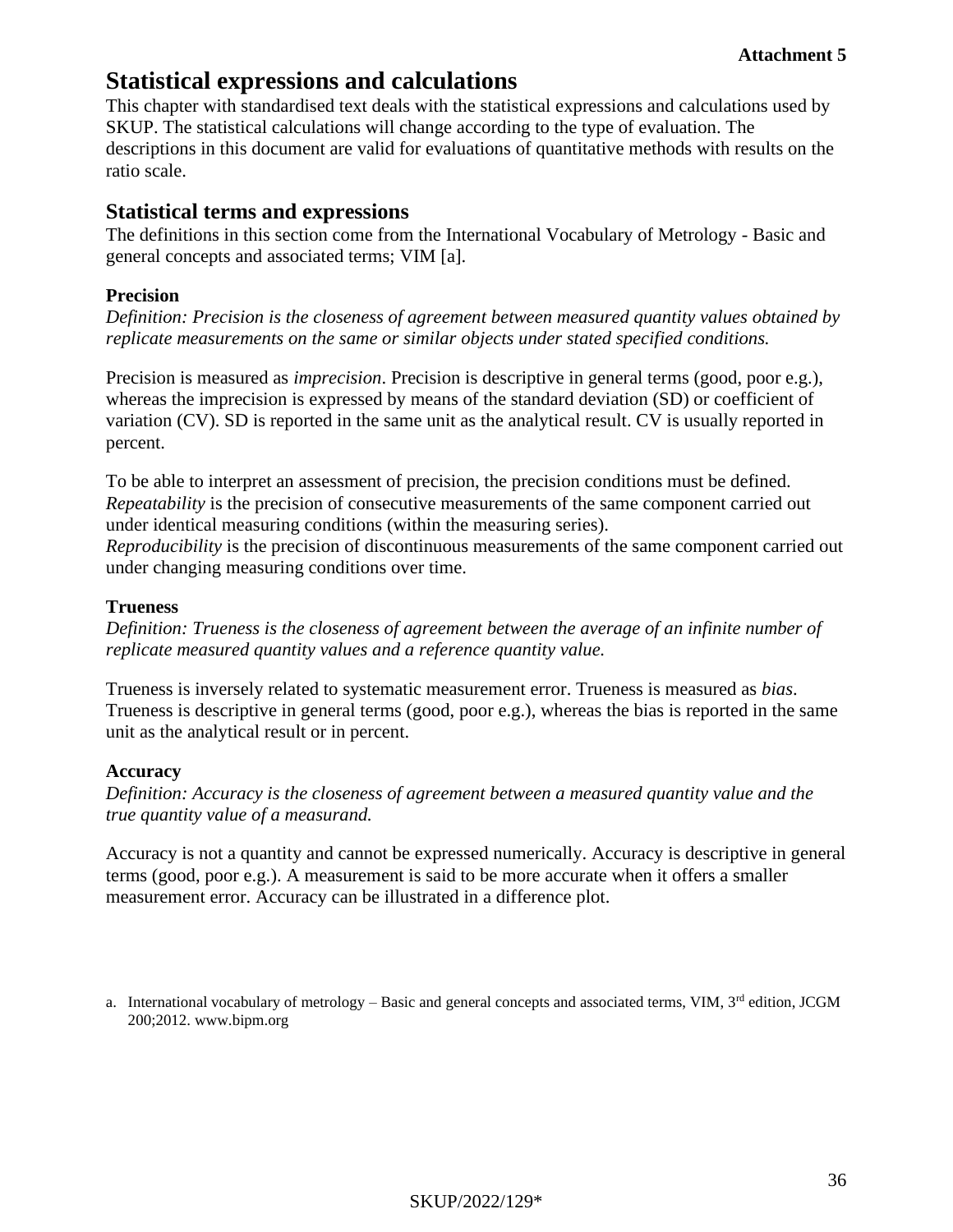## **Statistical calculations**

## **Statistical outliers**

The criterion promoted by Burnett [b] is used for the detection of outliers. The model takes into consideration the number of observations together with the statistical significance level for the test. The significance level is set to 5 %. The segregation of outliers is made with repeated truncations, and all results are checked. Where the results are classified according to different concentration levels, the outlier-testing is carried out at each level separately. Statistical outliers are excluded from the calculations.

#### **Calculation of imprecision**

The precision of the evaluated method is assessed by use of paired measurements of genuine patient sample material. The results are usually divided into three concentration levels, and the estimate of imprecision is calculated for each level separately, using the following formula [c,d,e]:

$$
SD = \sqrt{\frac{\sum d^2}{2n}}
$$
 d = difference between two paired measurements (formula 1)  
 n = number of differences

This formula is used when the standard deviation can be assumed reasonable constant across the concentration interval. If the coefficient of variation is more constant across the concentration interval, the following formula is preferred:

$$
CV = \sqrt{\frac{\sum (d/m)^2}{2n}}
$$
  $m = \text{mean of paired measurements}$  (formula 2)

The two formulas are based on the differences between paired measurements. The calculated standard deviation or CV is still a measure of the imprecision of single values. The imposed condition for using the formulas is that there is no systematic difference between the  $1<sup>st</sup>$  and the  $2<sup>nd</sup>$ measurement of the pairs. The CV is given with a 90 % confidence interval.

#### **Calculation of bias**

The mean deviation (bias) at different concentration levels is calculated. A paired t-test is used with the mean values of the duplicate results on the comparison method and the mean values of the duplicate results on the evaluated method. The mean difference is shown with a 95 % confidence interval.

#### **Assessment of accuracy**

The agreement between the evaluated method and the comparison method is illustrated in a difference plot. The x-axis represents the mean value of the duplicate results on the comparison method. The y-axis shows the difference between the first measurement on the evaluated method and the mean value of the duplicate results on the comparison method. The number of results within the quality goal limits is counted and assessed.

- b. Burnett RW. Accurate estimation of standard deviations for quantitative methods used in clinical chemistry. *Clin Chem* 1975; **21** (13): 1935 – 1938.
- c. Dahlberg G. Statistical methods for medical and biological students, 1940. Chapter 12, Errors of estimation. George Allen & Unwin Ltd.
- d. Saunders E. Tietz textbook of clinical chemistry and molecular diagnostics, 2006. Chapter 14, Linnet K., Boyd J. Selection and analytical evaluation of methods – with statistical techniques. Elsevier Saunders ISBN 0-7216-0189- 8.
- e. Fraser C.G. Biological variation: From principles to practice, 2006. Chapter 1, The Nature of Biological Variation. AACC Press ISBN 1-890883-49-2.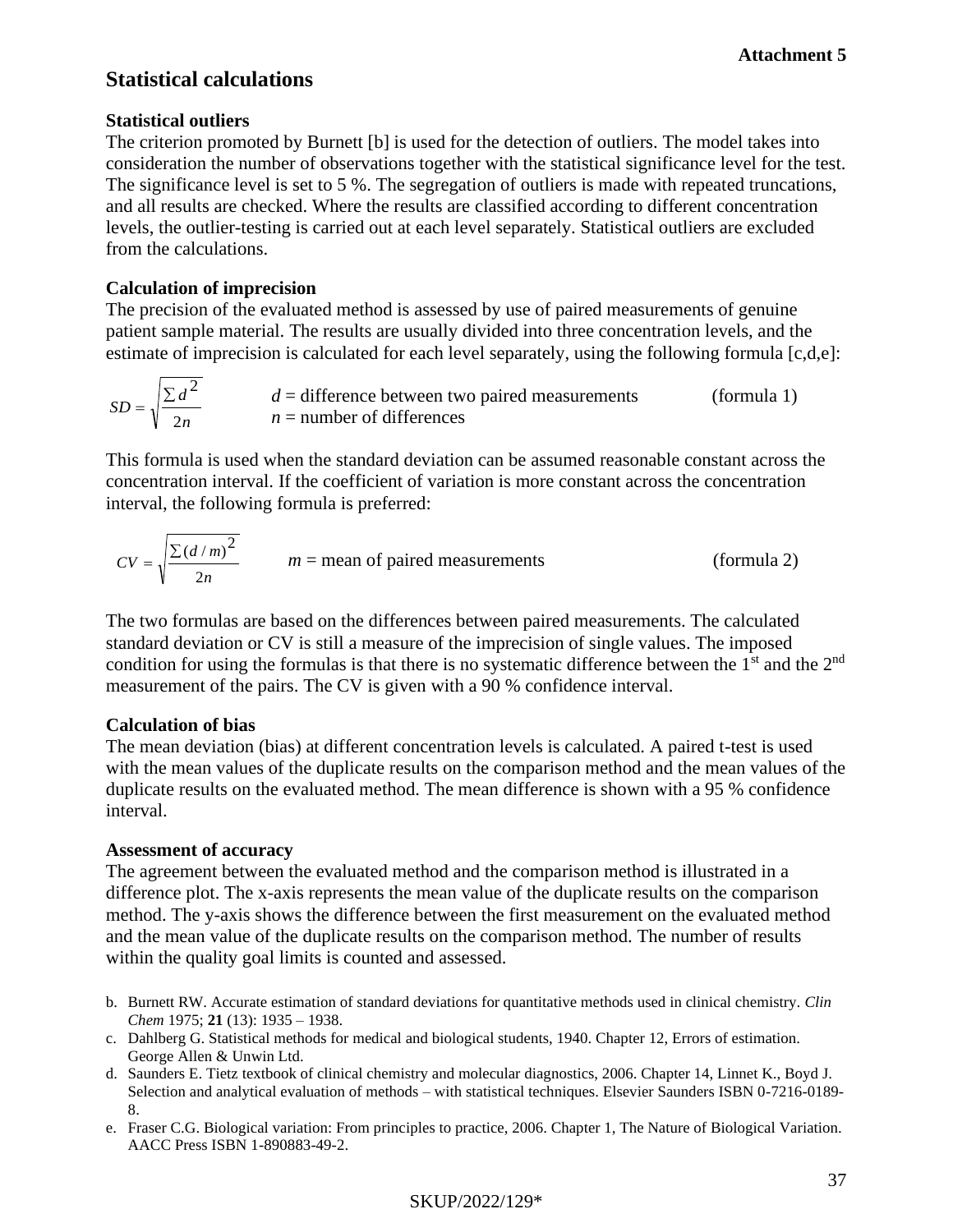# **Data, HbA1c results from the comparison method**

Raw data are included only in the copy to Roche Diagnostics Denmark and Roche Diagnostics Norway.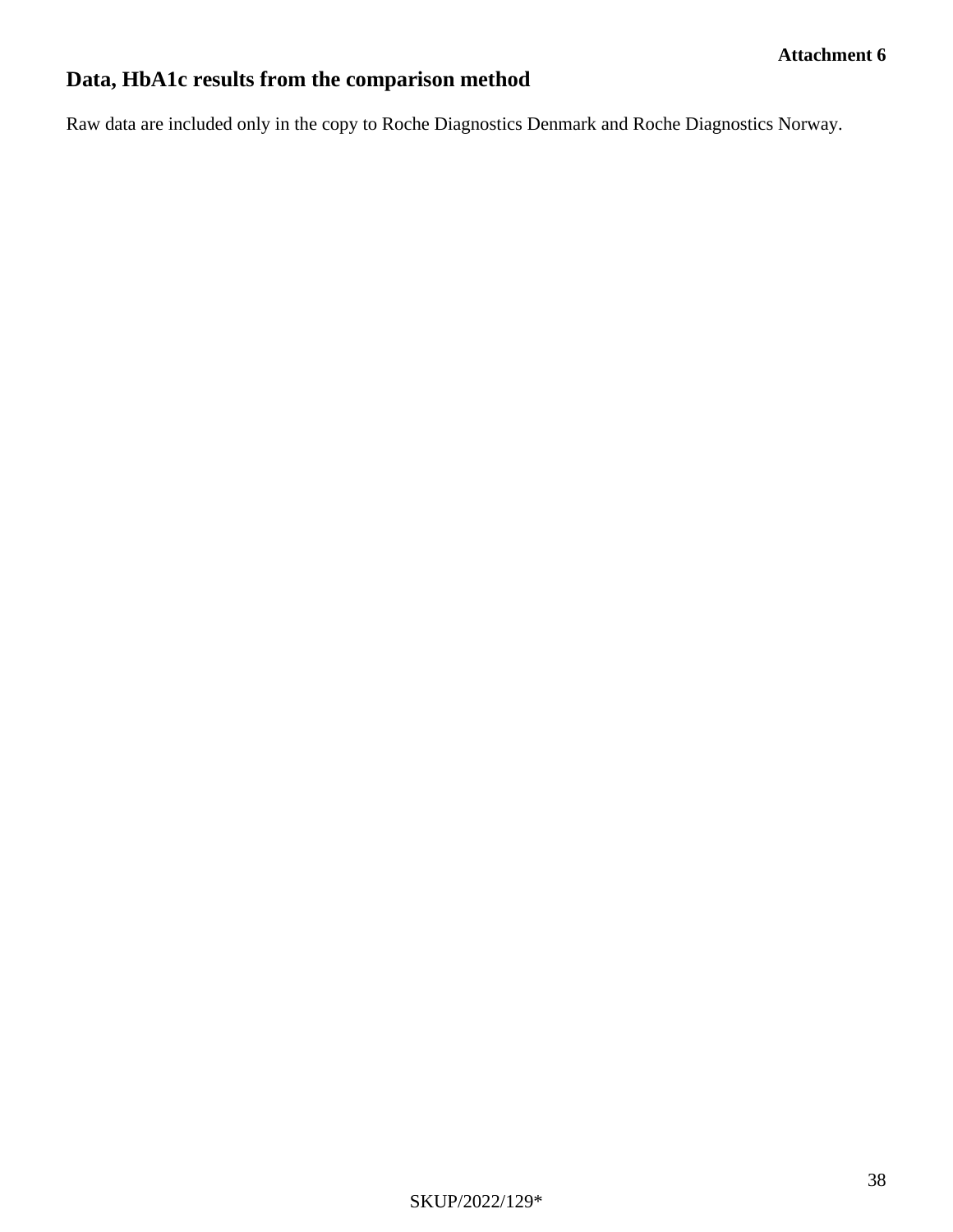# **Raw data, internal analytical quality control results, cobas b 101 HbA1c, intended users**

Raw data are included only in the copy to Roche Diagnostics Denmark and Roche Diagnostics Norway.